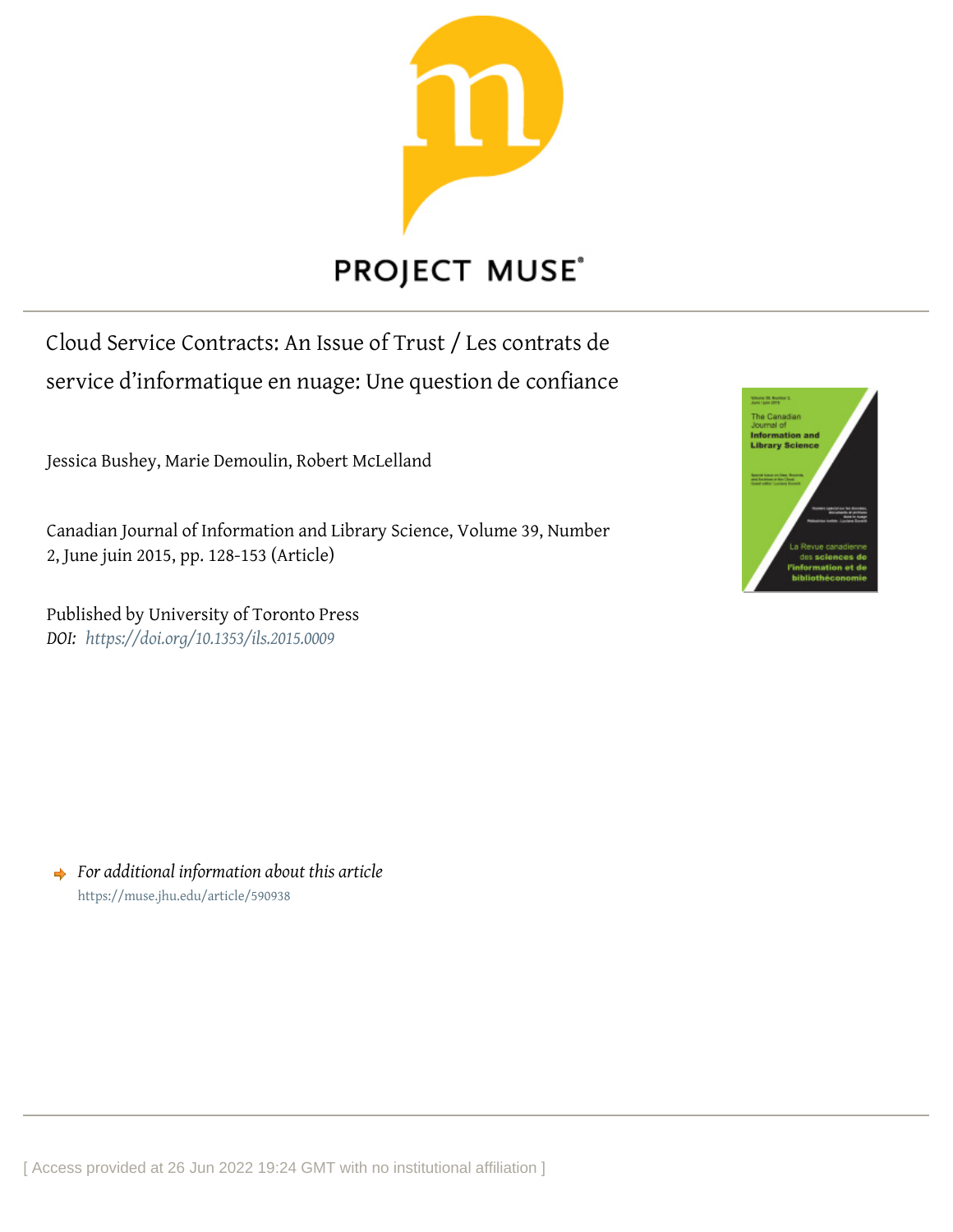# Cloud Service Contracts: An Issue of Trust

# Les contrats de service d'informatique en nuage : Une question de confiance

Jessica Bushey School of Library, Archival and Information Studies, University of British Columbia <jbushey@mail.ubc.ca>

Marie Demoulin École de bibliothéconomie et des sciences de l'information, Université de Montréal <marie.demoulin@umontreal.ca>

Robert McLelland Delta Museum and Archives <robertmclelland@gmail.com>

Abstract: This article compares cloud service contracts with records management and archival needs to determine whether or not those needs are met by currently available, boiler-plate contracts. It finds that, in general, the requirements of storing and preserving authentic records are not met by current cloud service agreements. It ends by proposing a checklist of requirements for recordkeeping professionals to utilize in negotiating or choosing contracts to better support the needs of authentic records in the cloud.

Keywords: cloud, authenticity, contracts

Résumé : Cet article envisage les contrats de services informatiques en nuage au regard de la gestion des documents d'archives et des besoins archivistiques, afin de déterminer si ces besoins sont satisfaits par les contrats standards actuellement disponibles. Il en ressort qu'en général, les exigences de stockage et de conservation des documents sous une forme authentique ne sont pas satisfaites par les accords actuels de services informatiques en nuage. L'article se termine en proposant une grille de lecture à l'attention des professionnels de la gestion et de la conservation des documents, à utiliser dans les négociations ou la sélection des contrats, afin de mieux répondre aux besoins de conserver des documents authentiques dans l'informatique en nuage.

Mots-clés : informatique en nuage, authenticité, contrats

# Introduction

Cloud-based services are increasingly becoming a key part of how organizations worldwide conduct business activities. Encompassing a large array of possible models, the term ''the cloud'' describes a service wherein a client may purchase scalable access to information technology (IT) infrastructure for the creation, use, management, and/or storage of information. The ease with which large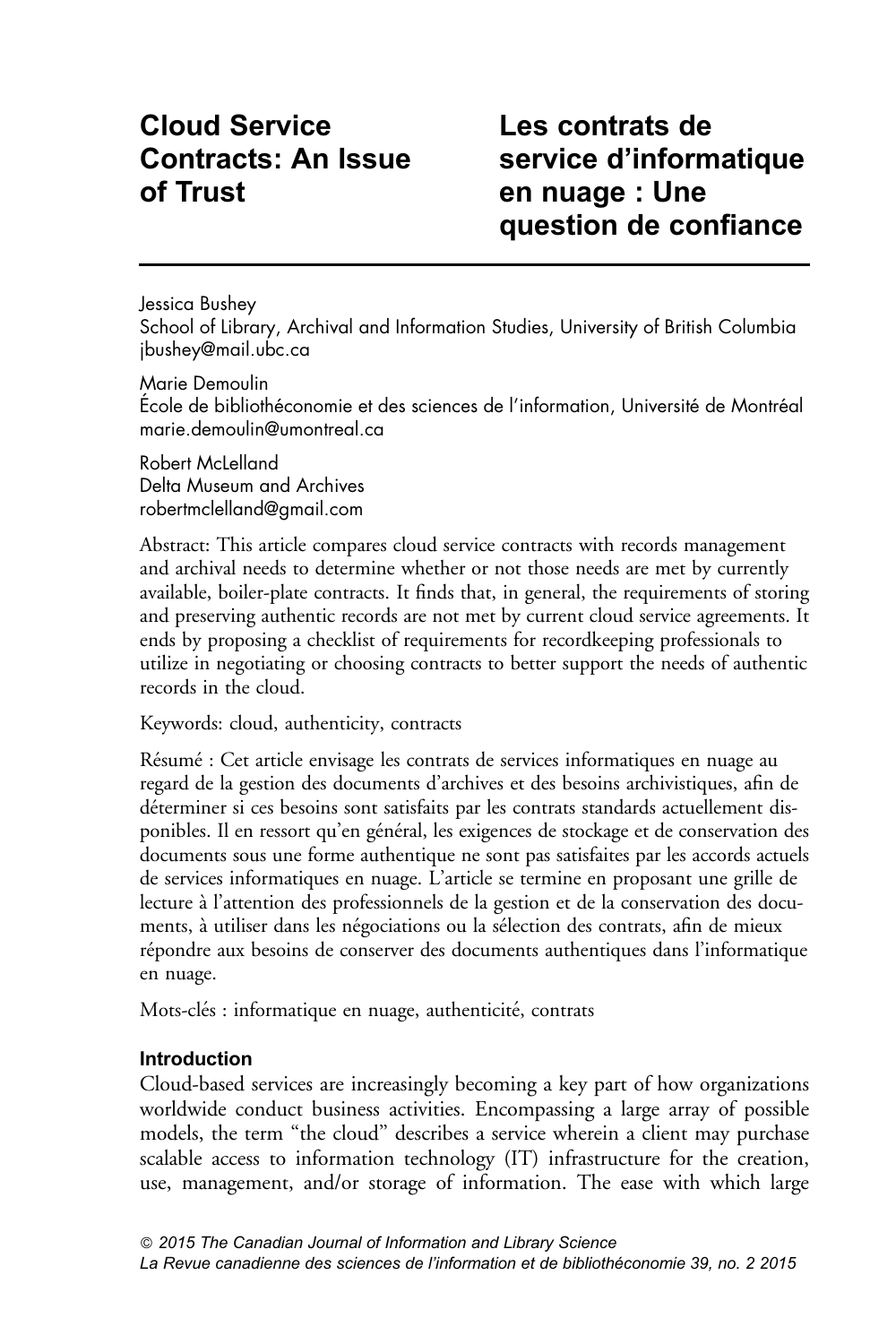amounts of information can be affordably stored and accessed from anywhere with an Internet connection has made these services an attractive option for organizations of various types. Despite this advantage, the risks of adopting cloud-based services are largely unrecognized and not well understood, which can result in cloud customers using services that do not meet with the best practices and legislation governing the management and storage of information and business records.

# Research milestones

This article reports on research being conducted by the InterPARES Trust (ITrust) project on current cloud service contracts from a records management, archival, and legal perspective. ITrust (2013–18) is a multinational, interdisciplinary research project exploring issues concerning trust of digital information and records in the online environment (InterPARES Trust 2014). The research discussed in this article builds upon an earlier study conducted by ITrust entitled Project 10: Contract Terms with Cloud Service Providers, which explored the extent to which cloud service contracts met general records management requirements. The findings of this study revealed that the majority of selected cloud providers' contracts did not meet records management requirements. With this foundation, the current study aims to examine the issues further from the archival point of view and incorporate a stronger legal framework. The study is guided by the overarching research question: how effective are cloud service providers' terms and agreements at addressing the needs of records managers and archivists?

At this early stage in the research, the qualitative content analysis of selected cloud service providers' terms and agreements, recordkeeping standards, and legal requirements have been conducted and the results are discussed in this article, along with a preliminary set of recommendations/draft checklist for both cloud providers and customers to consider. The research that is described does not constitute the entirety of the project's work but, rather, reports on the research conducted thus far, in an effort to share preliminary findings with records managers and archivists as well as lawyers and cloud service providers and encourage feedback.

# **Terminology**

There are several terms used throughout this article, which may be interpreted differently depending upon the disciplinary viewpoint. In an effort to provide consistency across ITrust research projects, definitions available in the Inter-PARES 2 Dictionary have been used whenever possible [\(InterPARES 2 Project](#page-26-0) [2015\)](#page-26-0). In the context of recordkeeping standards and/or legal acts, which utilize specific terms and provide definitions, all attempts have been made to clarify usage to the reader and include citations. There is an absence of standardized terminology across cloud service contracts that refers to customer content (that is, data, information, and records); therefore, throughout this article the term data refers to the smallest meaningful units of information. The term information refers to an assemblage of data intended for communication either through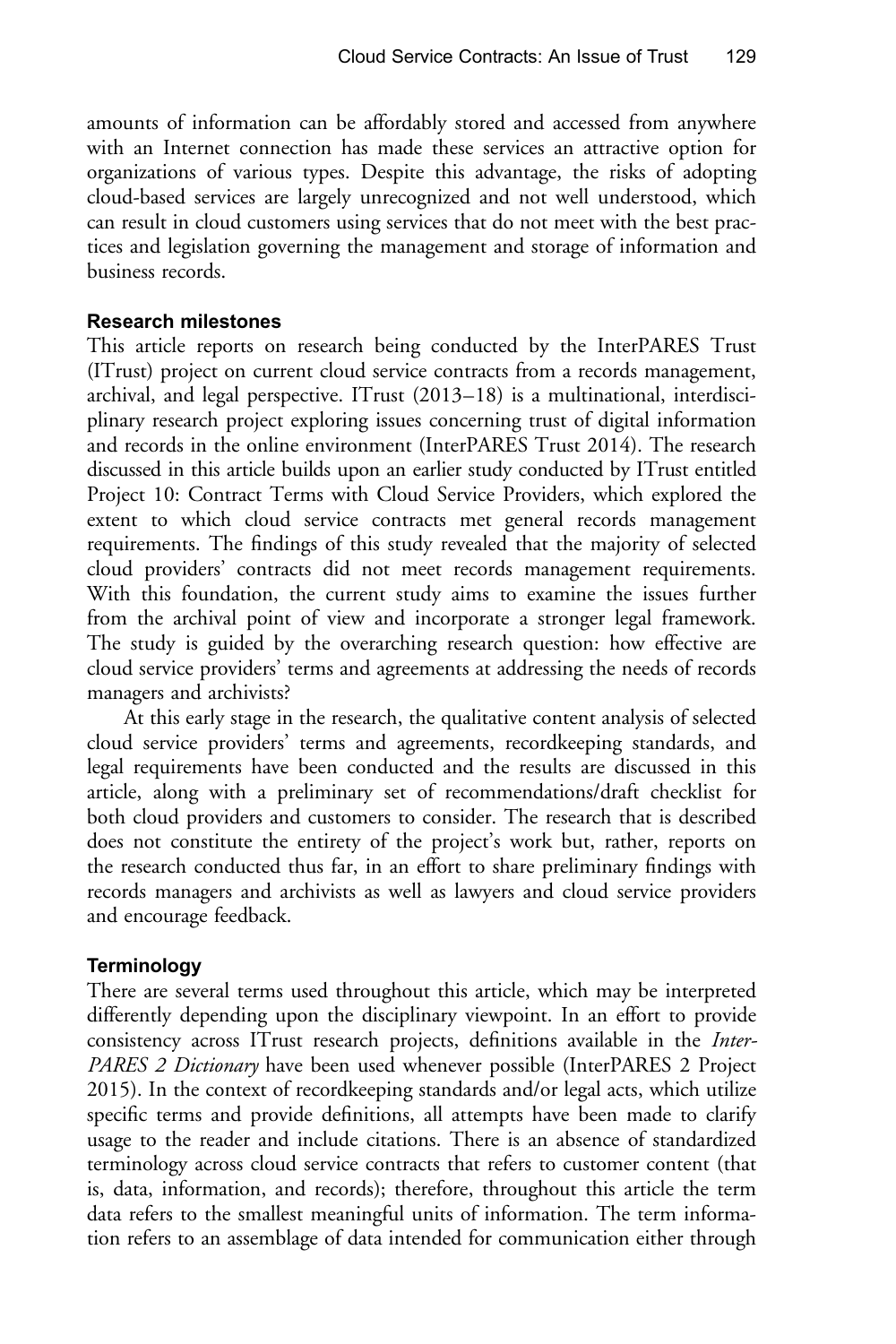space or across time. The term record refers to a document made or received in the course of a practical activity as an instrument or a by-product of such activity that is set aside for action or reference.

In archival science, records are considered trustworthy if they are reliable (that is, they can stand for the facts they are about), accurate (that is, the records are precise, correct, and free of error or distortion), and authentic (that is, the records are what they purport to be and are free from tampering or corruption). It is important to understand that authenticity is established by assessing the identity (that is, the whole of the characteristics of a record that uniquely identify it and distinguish it from any other record) and the integrity of a record (that is, the quality of being complete and unaltered). The recordkeeping standard, ISO 15489-1: Information and Documentation—Records Management Part 1, which was issued by the International Standards Organization (ISO) in the fall of 2001, addresses authenticity and integrity separately, in that an authentic record is what it purports to be and a record has integrity if it can be proven that it has remained complete and unaltered after being set aside (ISO 2001). There is an absence of standardized terminology across cloud service contracts to refer to confidentiality, privacy, and security. Admittedly, it is beyond the scope of this article to discuss these terms in depth, therefore working definitions in the context of the ITrust project and its focus on cloud computing are provided. Confidentiality refers to the expectation that private facts entrusted to another will be protected and not shared without consent. Privacy refers to control over access and use of personal information. Security is the state of being protected from unauthorized access.

# Methodology

Taking an interdisciplinary approach, the authors explored literature on cloud services and the terms and agreements in the areas of archival science, records management, and law. The literature review (discussed in second section of this article) identified key concerns regarding cloud contracts and balancing the specific needs of cloud service customers within the complex infrastructure and service delivery of large cloud providers. Furthermore, it identified several initiatives and guidelines, which address the challenges being faced by agencies and organizations considering the adoption of cloud-based services.

The second phase of the study involved the comparative analysis of selected cloud provider terms and agreements with recordkeeping standards and legal framework (discussed in the third section of this article). The analysis (presented in the fourth section) reveals several issues, in particular, gaps in the existing cloud provider contracts regarding the availability of metadata assigned to data, the ability to audit data, uncertainty about where the data are stored, difficulties in destroying and migrating data, and difficulties in establishing the authenticity of the data stored within these services. The recommendations (presented in the fifth section) are an attempt to address the gaps. The aim of the research is to provide a checklist to guide records managers and archivists through the process of assessing cloud provider contracts and determining if the agreements meet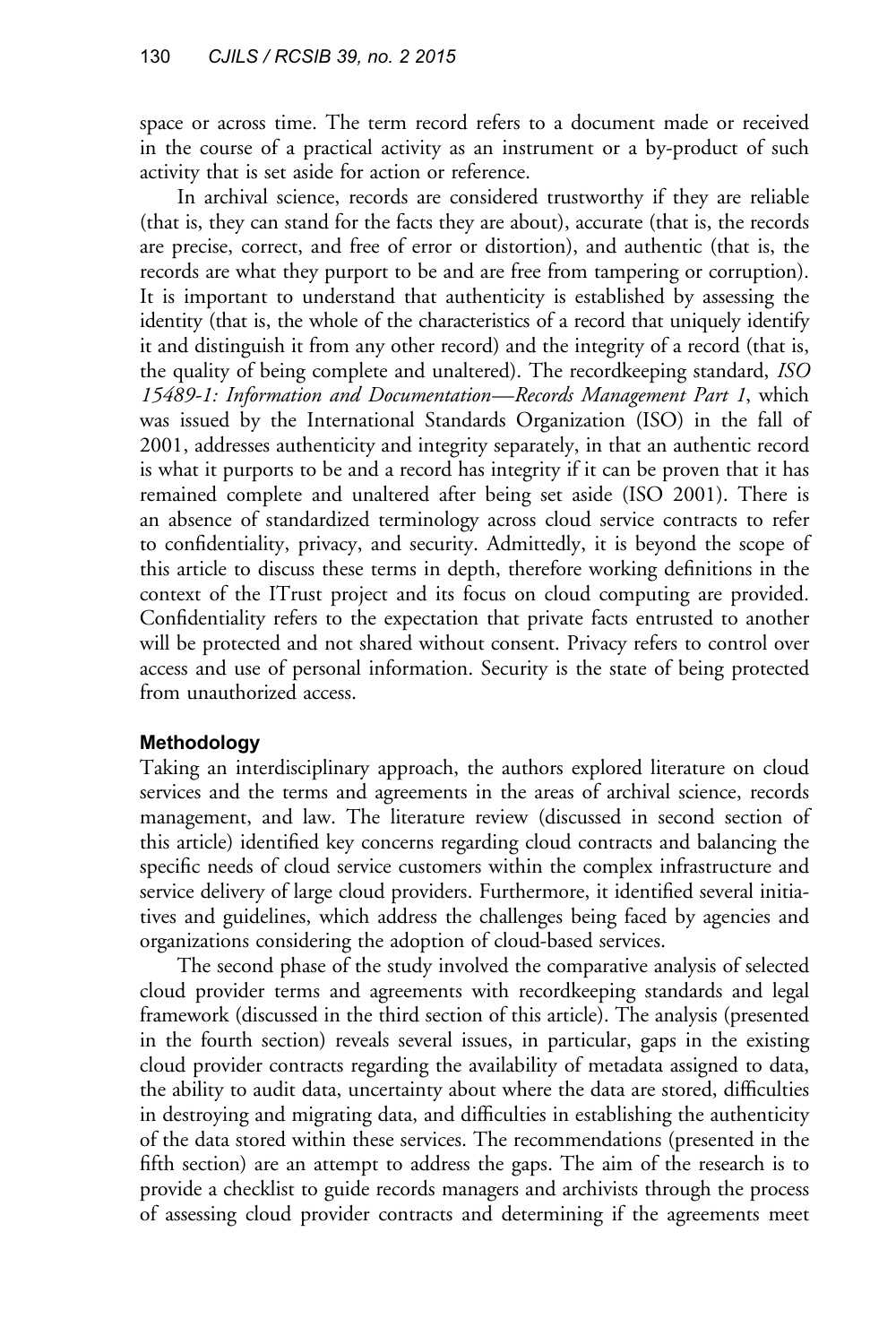recordkeeping standards and legal requirements specific to their organization and/or institution. The authors recognize that larger organizations can, and probably do, negotiate better contracts for their services, but many smaller organizations or members of organizations cannot do so or choose not to do it. Potentially, the checklist could be used within an organization to communicate the needs of records mangers and archivists to administration and IT support.

# Literature review

The literature review undertaken in the course of this research was done to establish primarily a foundation for what the requirements for a recordkeeping system should be regardless of the medium, to review current research on cloud service agreements and their legal frameworks, and to determine what current standardization efforts exist for cloud service agreements.

# Summary of the ITrust's Project 10

As stated earlier, the findings of Project 10: Contract Terms with Cloud Service Providers presented the impetus for the current study. Project 10 selected nine cloud service providers from Canada, the United States, and Europe in an effort to address a wider range of jurisdictions. Providers' online contracts were analysed, and a set of fifteen categories of contract terms was identified. Passages of the cloud provider contracts were classified as meeting, or not meeting, the general records management needs. The findings of the study reveal that most of the selected cloud provider contracts do not meet general records management requirements.

# Recent studies on cloud computing

As part of the literature review, the authors explored recent studies on cloud computing, which stem from the areas of archival science, records management, and law. Through this review, the authors learned that cloud service terms and agreements tend to be broken into several legal documents [\(Bradshaw, Millard,](#page-25-0) [and Walden 2011\)](#page-25-0). The agreements include a general document for services, such as the terms of service, a document for more specific service such as the service level agreement, and documents covering other general areas such as the privacy policy and the acceptable use policy (ibid.). In addition, research has found that there very little standardization of terms exists across providers' agreements [\(Baset 2012\)](#page-25-0). The authors of this article also took into account the literature by legal scholars, which examines privacy and security issues raised by the cloud's adoption. The authors noticed that several studies have been conducted to examine the legal framework for the use of cloud-based services by the federal and provincial authorities ([Vermeys, Gauthier, and Mizrahi 2014](#page-26-0)).

# Recordkeeping standards

In seeking to identify general recordkeeping requirements, the authors of this article consulted standards and guidelines that have been established by international bodies and organizations. Their primary source for identifying these requirements was the ISO's report ISO 15489-1 (ISO 2001, 1), which became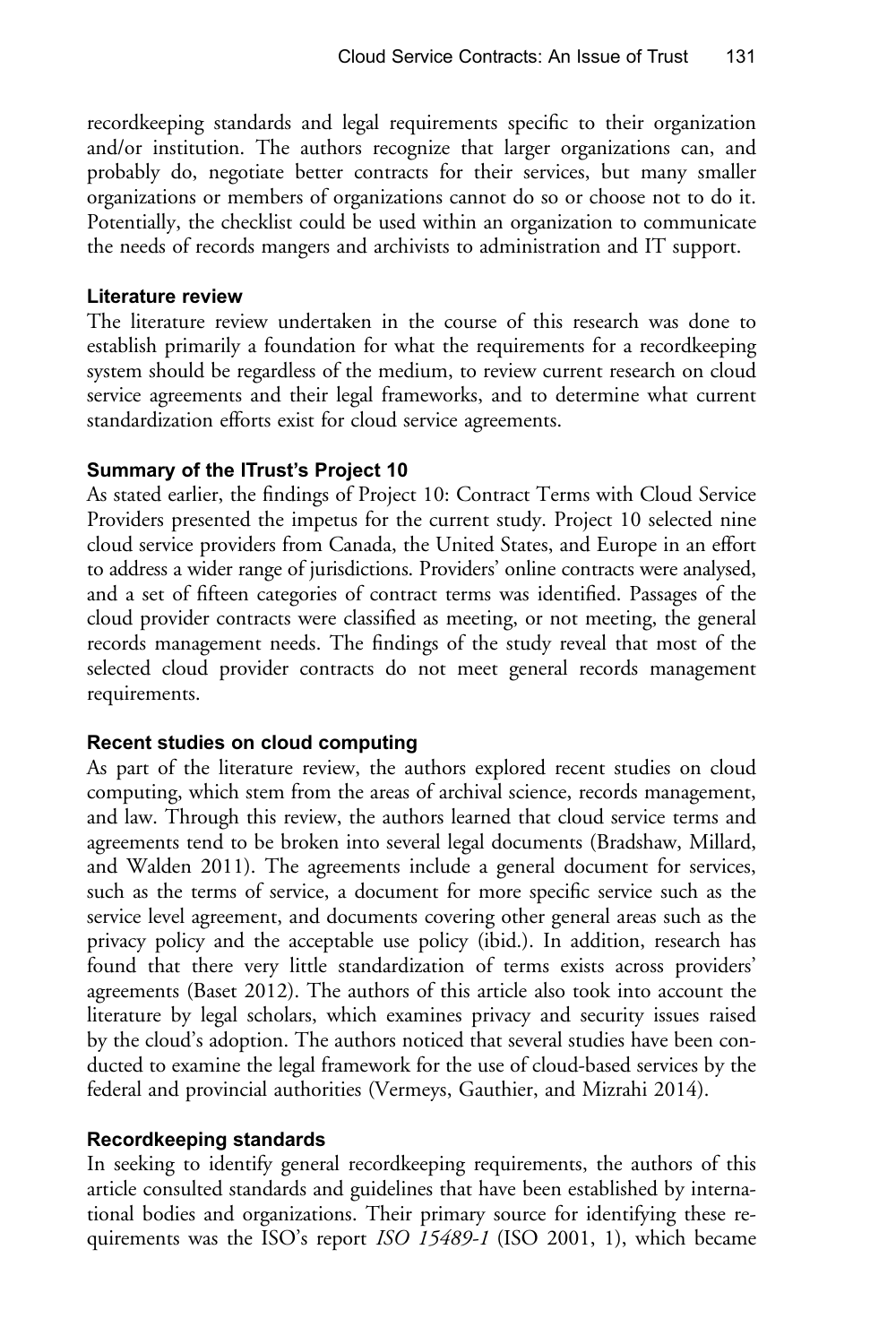their standard for records management. This source provides an overview for how records management should be carried out in public and private organizations, regardless of how the records are being kept and what form they take. The ISO 15489-1, however, does not include archival preservation of records in its requirements, and so additional sources such as the ISO's report ISO 14721 were used to augment this need (ISO 2012).

ISO 14721 is the ISO's reference model for an open archival information system, which permits a designated community to preserve records and information that is created and kept in a digital environment (ISO 2012). The authors used this standard to approach the analysis of cloud service agreements from an archival perspective, in which information may need to be preserved indefinitely. This is an important issue, especially in light of what clauses need to exist within cloud provider contracts to support this type of long-term preservation.

In addition to these standards, the authors of this article also consulted the Association of Records Managers and Administrators (ARMA) International's Generally Accepted Recordkeeping Principles® [\(ARMA International 2013](#page-25-0)), which create an outline of concepts that a recordkeeping program should meet to be effective. These principles share a good deal with the standards created by the ISO, specifically ISO 15489-1, but provide less description of an ideal records management environment.

Also included in our literature review was the European Commission's Model Requirements for the Management of Electronic Records (2009). These requirements were included because they provide guidelines specific to records in a digital environment, such as how a system should implement audit trails, access restrictions, destruction, backup, and so forth for digital records.

# Cloud computing contract standards

The authors included in their literature review efforts to standardize cloud service agreements. One effort, in particular, is the recently published guide from the European Commission entitled the Cloud Service Level Agreement Standardization Guidelines (European Commission 2014). This guide identifies topics for concern relating to information being stored with cloud providers and makes recommendations of service level objectives for inclusion in service level agreements (15–36). Many of the service level objectives identified by this guide express similar areas for concern identified by both the ITrust Project 10 and this article.

An additional set of guidelines can be found in the policy produced by the Public Records Office of Victoria, Australia (2012, 7) on the use of cloud computing. This policy identifies the leaking of sensitive information and the loss of information as the primary risks of using the cloud. It requires that agencies of the Victorian government conduct risk assessments on the implementation of the cloud before engaging in it; on all legislation, standards, and policies; and on all agreements between agencies and cloud service providers to ensure the security of data, that the ownership of the data remains with the agency, and that the agency is established as the controller of the data  $(7-8)$ .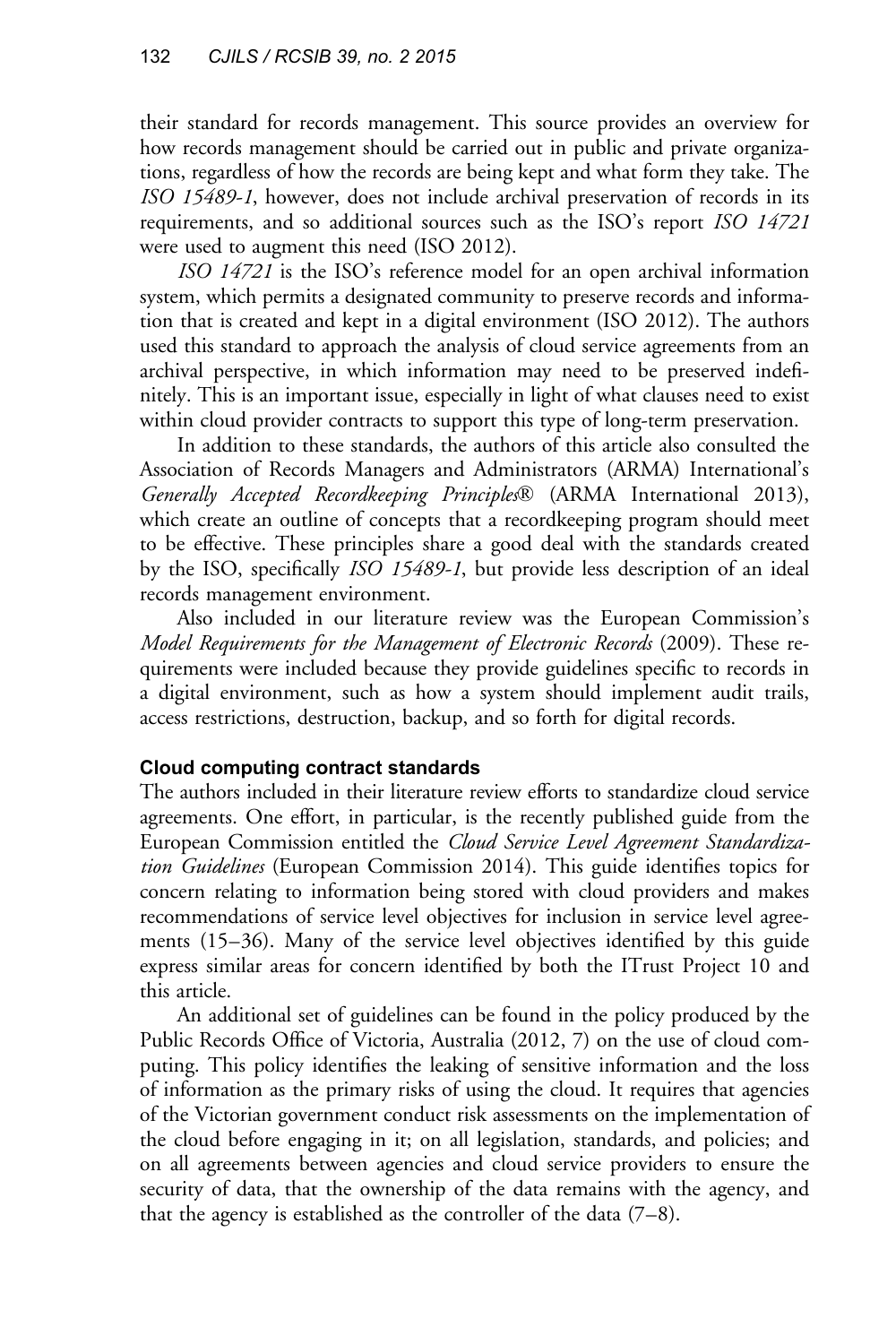# Comparative analysis recordkeeping standards, legal requirements, and cloud contracts

Recordkeeping requirements are identified in legislation, regulations, policies, and standards. Depending upon the nature of the business or organization and the applicable law, the requirements for maintaining control over records created, received, and stored, along with the systems that facilitate and support them, will vary. Records, which serve as documentary evidence of legal transactions and support the critical operations of the organization, have a high value and must be managed properly throughout their lifecycle. In addition, records that contain personal or sensitive information must be identified when they are created or when they are received and managed (including disposition) in compliance with applicable privacy and freedom of information legislation and statutes. The adoption of cloud-computing services to facilitate and support organizational activities involving the creation, receipt, use, and storage of information and records must be approached with caution due to the potential risks associated with the cloud.

In brief, the records management and recordkeeping community has identified the following risks to business use of cloud-computing services: unauthorized access to information and records stored in the cloud; privacy breaches; loss of access to, and management of, information and records stored in the cloud; alteration of information and records stored in the cloud (impacting record authenticity and integrity); and the lack of transparency regarding account management, server locations, data destruction, and data recovery (Ferguson-Boucher and Convery 2011; Public Records Office Victoria 2012). Therefore, before implementing cloud-based services, agencies, organizations, and institutions should carefully review the contractual agreements of the cloud-service providers, assess the risks, and determine the degree to which they meet the organization's strategy with regard to records management and recordkeeping.

Unlike traditional approaches to outsourcing information technology services, in which the services were negotiated directly with the provider, cloud computing introduces IT services on a grand scale. Cloud computing utilizes online platforms for delivery, circulates customer data throughout server farms scattered across the globe, and relies on generic terms and conditions to regulate their contractual relationships with customers. As a result, customers may be unaware of where the service infrastructure is located and if there are sub-contractors involved. In addition, the distributed characteristic of cloud computing may present obstacles to enforcing breaches of contract, especially in cases that involve security and data privacy ([Public Records Office Victoria 2012](#page-26-0)).

Formally, the terms and conditions may be contained in a single document hosted on the provider's website or in a set of documents containing the terms governing the relationship between the customer and the cloud service provider [\(Bradshaw, Millard, and Walden 2011,](#page-25-0) 192). In general, these documents may include a service level agreement (SLA), terms of service, acceptable use policy, and privacy policy. If a cloud service is provided for free, the SLA is not included (ibid.). For the purposes of this study, all available documents were consulted and are referred to by their title throughout the following analysis.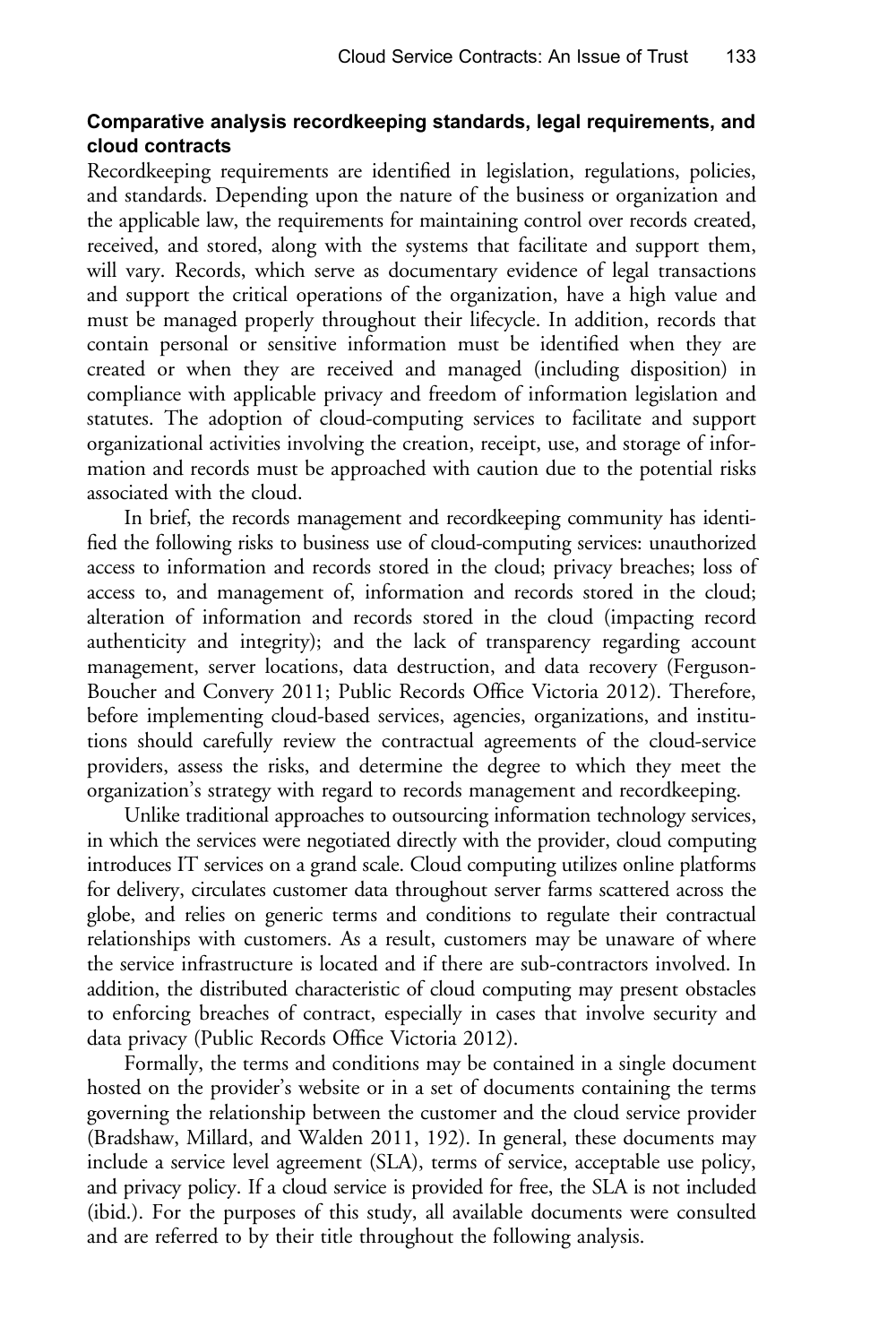At present, a standardized SLA for cloud computing does not exist at an international level. However, at a regional level, we already mentioned the existence of the European cloud SLA standardization guidelines. In addition, an initiative by the ISO is underway, entitled ISO / International Electrotechnical Committee New Proposal 19086: Information Technology—Distributed Application Platforms and Services—Cloud Computing—Service Level Agreement Framework and Terminology (ISO 2013). In the absence of an international standard for cloud-computing SLAs, organizations and archival institutions considering adoption of cloud computing to facilitate and support records management and/or digital preservation must assess cloud service providers' terms and conditions before implementation, taking into account not only their records management and recordkeeping needs but also their legal duties.

#### Recordkeeping requirements and cloud provider terms and conditions

The following analysis utilizes the ISO 15489-1: Information and Documentation – Records Management Part 1, which was issued by the ISO in the fall of 2001, to identify recordkeeping requirements that should be taken into consideration when an organization assesses cloud-computing services for managing and storing their records. ISO 15489-1 is technology neutral and includes sections on records system design and implementation (section 8) and records management processes and controls (section 9), which support the creation and maintenance of authentic, reliable, and useable records and protect the integrity of those records for as long as required (ISO 2001, 6). The comprehensive nature of the standard makes it suitable for addressing current records (that is, in use by the organization) and non-current records (that is, no longer in use but set aside for future reference).

ISO 15489–1 also identifies the characteristics of authoritative records, which are records that correctly reflect what was communicated, decided, or the action taken and support the needs of the business, and they can be used for accountability purposes (ISO 2001, 7). In addition to content, authoritative records should also contain, or be linked to, metadata that documents the structure of a record, the business context, and the links between documents that participate in the same activity (7). According to the ISO standard, the characteristics of authoritative records are authenticity (that is, an authentic record is what it purports to be), reliability (that is, a reliable record is one whose contents are accurate and the persons responsible for its creation have the authority to do so), integrity (that is, a record has integrity if it can be proven that it has remained complete and unaltered after being set aside), and usability (that is, a useable record is one that can be located, retrieved, presented, and interpreted). Throughout this article, reference will be made to these characteristics, as defined by ISO 15489–1.

In addition, ISO 14721: Space Data and Information Transfer Systems-Open Archival Information System Reference Model, which was issued by the ISO in 2012, is used in the following analysis to address the roles, responsibilities, and expectations of cloud providers and their clients as well as the specific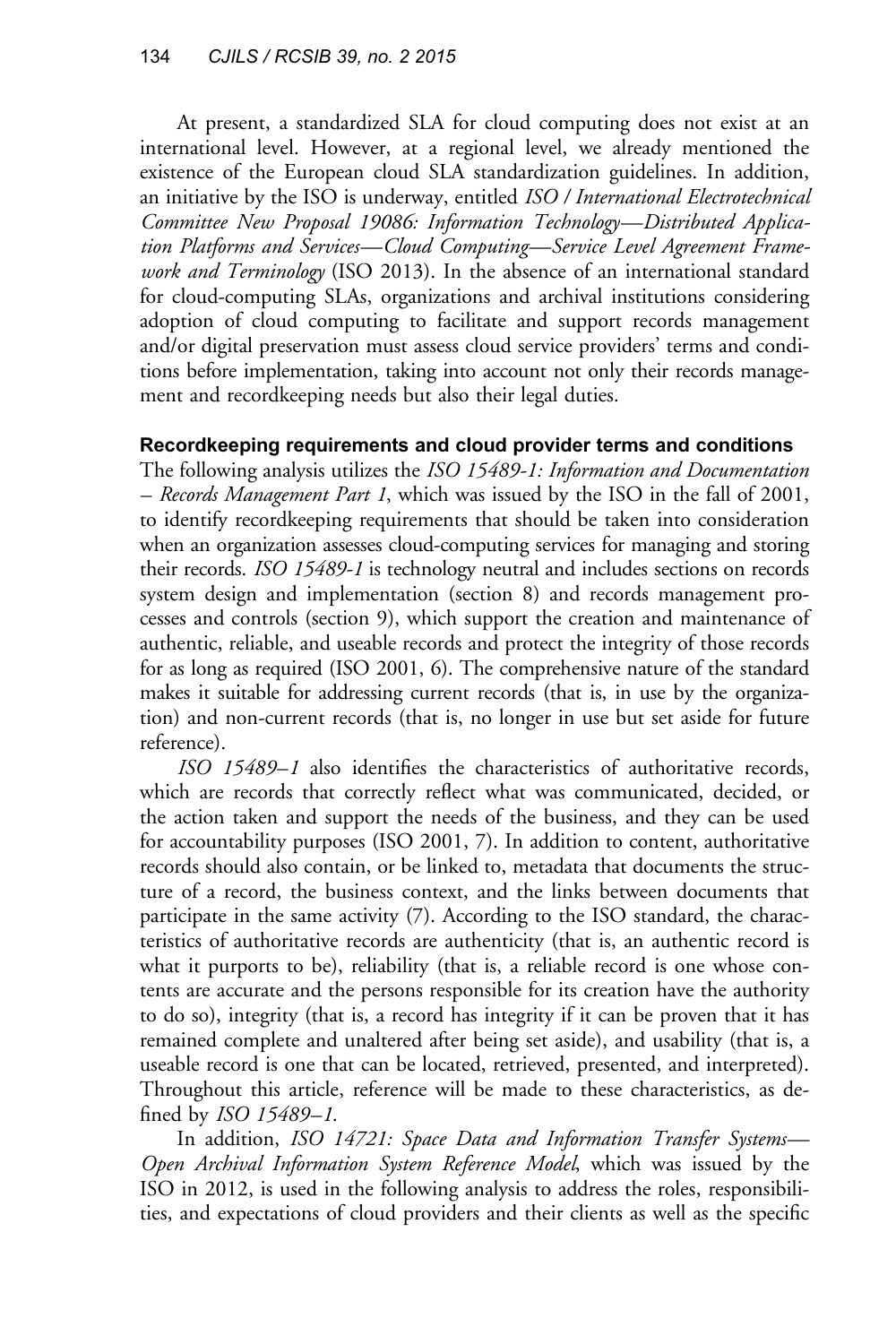requirements related to the preservation environment (ISO 2012). ISO 14721 provides a framework as well as the concepts needed by non-archival organizations (that is, cloud providers) to be effective participants in the preservation process.

An analysis of cloud-computing terms and conditions documents in the context of recordkeeping standards reveals several key issues for discussion: data ownership; availability, retrieval, and use; data retention and disposition; data storage and preservation; security; data location and data transfer; and end of service—contract termination. For the purposes of this project, the following cloud providers were identified in the ITrust's Project 10 and selected for further analysis: the Google Cloud Platform (United States), the Pathway Communications CloudPath (Canada), and the GreenQloud (Iceland).<sup>1</sup> The rationale for their selection is based on international representation, online access to terms and agreements, and limited resources. Every attempt has been made to consult the most current version of the terms and conditions documents available on the selected cloud providers' websites; however, it is common practice for terms and conditions to be updated. The cloud provider reserves the right to vary contract terms and amend its terms and conditions by posting an updated version to their website, noting that the continued use of the service by the customer is considered to demonstrate acceptance of the new terms and conditions ([Bradshaw,](#page-25-0) [Millard, and Walden 2011,](#page-25-0) 202).

The key issues will be addressed using an interdisciplinary approach, in which the specific recordkeeping requirement and legal framework will be identified and contrasted with selected sections from the cloud providers' terms and conditions documents. The degree to which the terms and conditions meet recordkeeping requirements will be discussed, along with the implications for recordkeeping activities within the organizations and archival institutions.

#### Data ownership

The authors of this article recognize that information in digital form accessed and stored in the cloud cannot be owned in the same manner as physical objects, at least not in the way as information transcribed onto a physical medium.<sup>2</sup> However, it can be controlled at a similar level by intellectual property rights, confidentiality or privacy, and contracts [\(Reed 2010](#page-26-0), 1). For simplicity, this article will operate under the assumption that data ownership does not require a physical medium. The recordkeeping standards approach data ownership by stating that records may be physically stored with one organization, but the responsibility and management control may reside with either the creating organization or another appropriate authority. Records stored in electronic systems require arrangements that distinguish between the ownership of the records and the storage of the records (ISO 2001, s. 8.3.4).

However, data ownership in the cloud is a complex issue, not only because of the intangible nature of digital information but also because of the infrastructure of cloud computing itself, in which an individual or organization may entrust their information and records, along with others, to a cloud provider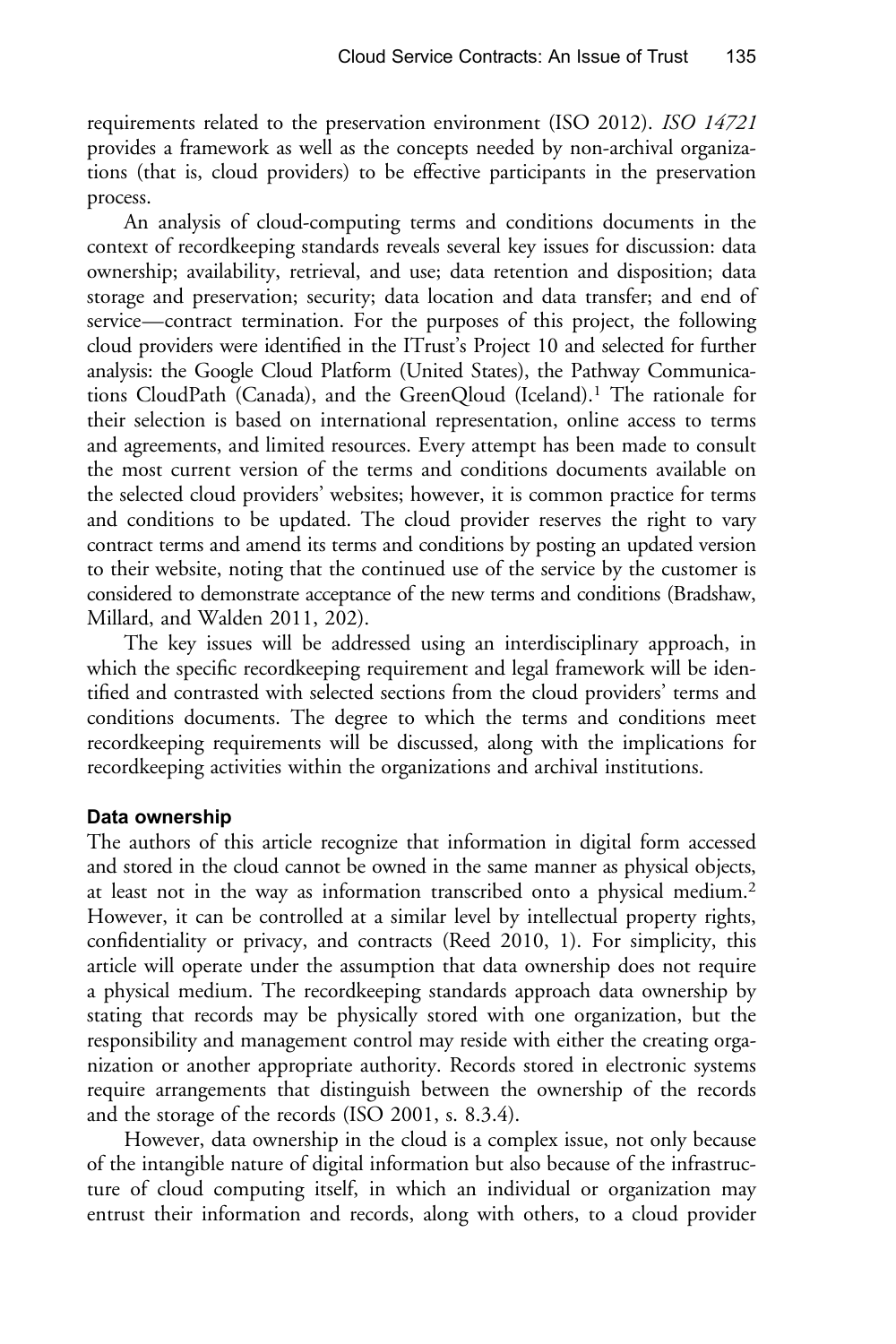and use the provider's platform and applications in the cloud to create further information and records, while the provider may create a great deal of information related to these operations for several purposes (for example, data processing, management, marketing, and so on).

It can be reasonably understood that information generated by the customer and stored in the cloud does not belong to the service provider ([Reed 2010,](#page-26-0) 17) but, rather, that the provider is authorized to do specific operations with it to provide the service. Metadata generated by the service provider about the customer's information and operations in the cloud can raise more issues. These metadata can be important for the customer to further demonstrate that the integrity and the security of the data have been preserved. However, this information is owned by the service provider, who generated it for internal purposes that is, to manage the cloud and ensure the use and quality of the service [\(Reed](#page-26-0) [2010,](#page-26-0) 9). Beyond the ownership issue, the contract terms and conditions should determine whether and how the customer has the right to access and use this metadata for recordkeeping purposes, during the contractual relationship but also at the end of the service (see the discussion later in this article).

Analysis of the terms and conditions documents for terms that declare ownership or responsibility for customer information and content reveals a lack of consistency in terminology and placement, which may lead to confusion when organizations are trying to evaluate several different service providers. Google is the most declarative and places the notice of being a data processor at the outset of their terms of service, whereas Pathway Communications makes a distinction between client data and information generated during the process of providing the cloud service. In doing so, Pathway Communications is imposing ownership of intellectual property via the terms and conditions. GreenQloud does not seek to assert intellectual property rights over customer content accessed and stored in their services. None of the three providers mention in their terms and conditions the right of the customer to access internal system metadata or the conditions to use metadata under license, for instance. As explained earlier, if the customer needs to access internal system metadata for recordkeeping purposes, the provider has the right to deny access to this metadata or to ask for additional fees to facilitate access and/or use.

Google Cloud Platform's terms of service includes section 1 on the provision of the services, in which Google is identified as ''merely a data processor'' (section 1.3). In doing so, Google identifies as being the service provider/data processor, who only acts upon instructions from the customer. The customer/ data controller determines the purposes and means of processing personal information and customer content. This appears to be an oversimplified approach to the relationship between Google and its customers, especially as the cloud service provider often makes important decisions about the processes of managing and storing customer information and content. In section 3 on customer obligations, responsibility for customer data are assigned to the customer (section 3.1), specifically the management of intellectual property (section 3.6) and protecting the privacy and legal rights of end users (section 3.2). In direct reference to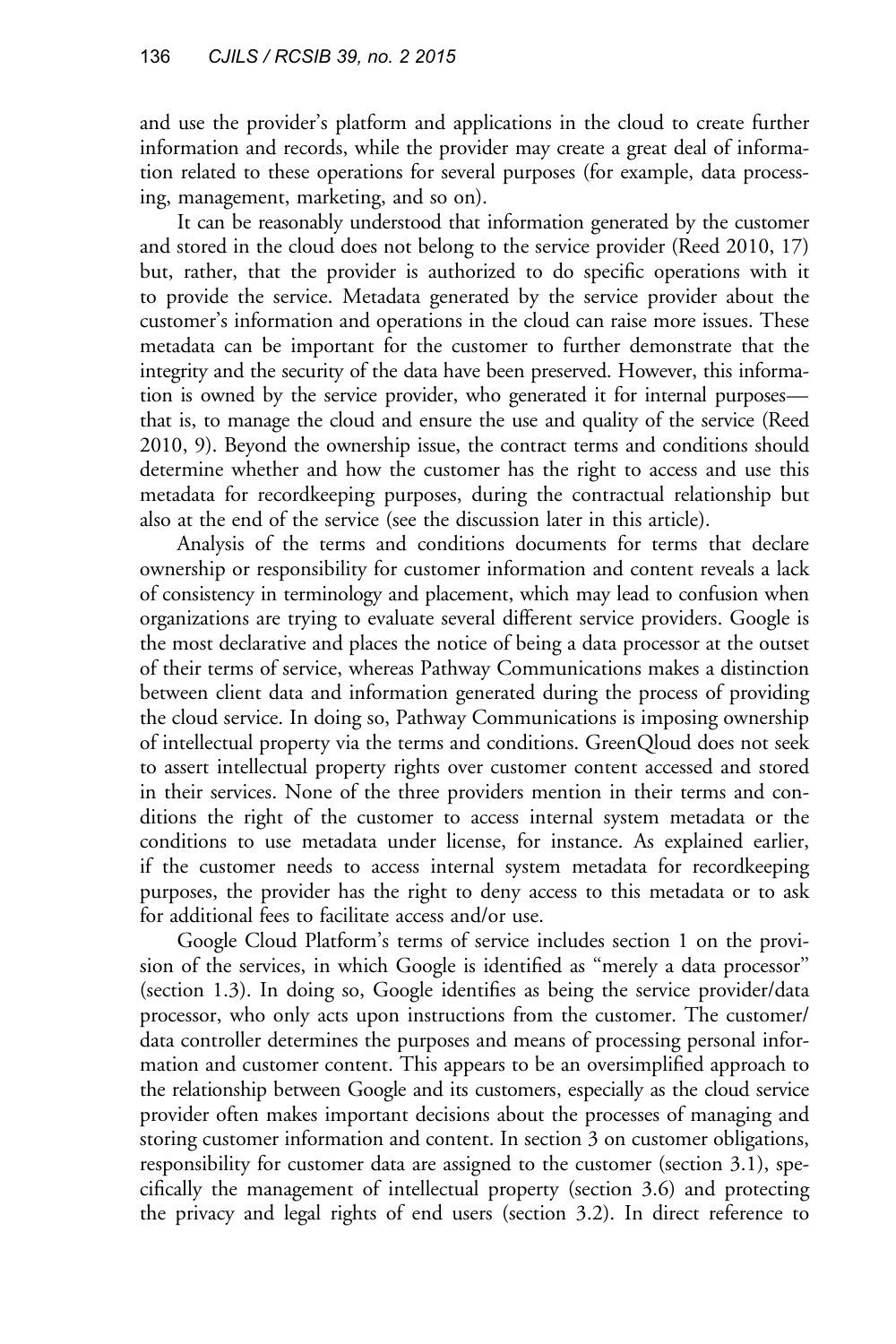the Digital Millennium Copyright Act, Google relies on copyright holders to manage their intellectual property online (section 3.6).<sup>3</sup>

Pathway Communications CloudPath's terms of service include section 8 on client data, in which responsibility for the storage, care, custody, and control of client data are assigned exclusively to the customer (section 8.3). Towards the end of the terms of service, there is section 20 on ownership of intellectual property, in which the cloud provider claims ownership of any intellectual property developed by Pathway during the performance of cloud services (section 20.1).

GreenQloud's end-user license agreement and terms of service includes section 5 on your responsibilities, in which the customer is assigned responsibility for the technical operation of customer content with the provided service (section 5.1a), managing customer content in a manner that complies with Icelandic laws on privacy and trade secrets (section 5.1b) and addressing any claims related to customer content (section 5.1c).

#### Availability, retrieval, and use

The importance of having information and records available to the organization to fulfil their immediate and future business needs is one of the driving forces behind the adoption of the cloud. Recordkeeping standards, such as ARMA International's Generally Accepted Recordkeeping Principles (2013), emphasize that records must be available for access and retrieval in a timely and efficient manner. Moreover, availability and retrieval is not only a question of efficiency but also a legal issue, as it is closely linked to statutory or constitutional rights to have access to certain data. To be more precise, availability is a fact and access is a right, but the latter cannot be satisfied without the former [\(Vermeys, Gauthier,](#page-26-0) [and Mizrahi 2014](#page-26-0), 86). Another issue is to control who can access the data and to protect the data's integrity and confidentiality, which is more a security issue that will be examined later in this article.

According to the data protection laws in Canada (see Privacy Act, the Personal Information Protection and Electronic Documents Act (PIPEDA), and similar provincial statutes), $4$  in the United States, or in Europe, individuals have a right to access their own personal information held by an organization, whether public or private (except, in the latter case, for the US system, which provides for self-regulation by industry). Similarly, a lot of countries provide a general right of access to information held by public bodies and government organizations. In Canada, such a right is granted by the Access to Information Act and by equivalent provincial statutes.<sup>5</sup> Similar legislation has been adopted in the United States and in Europe. According to these laws, organizations must be able to provide access to the requested information within a period that may vary, depending on the legislation, from twenty to thirty days. This may seem quite reasonable from a technological point of view, but one has to consider the time needed to process the request from an administrative point of view, identify all of the requested documents, and evaluate whether some information should fall under one of the exemptions from access stated by law. Therefore, this administrative process cannot be retarded by technical difficulties to retrieve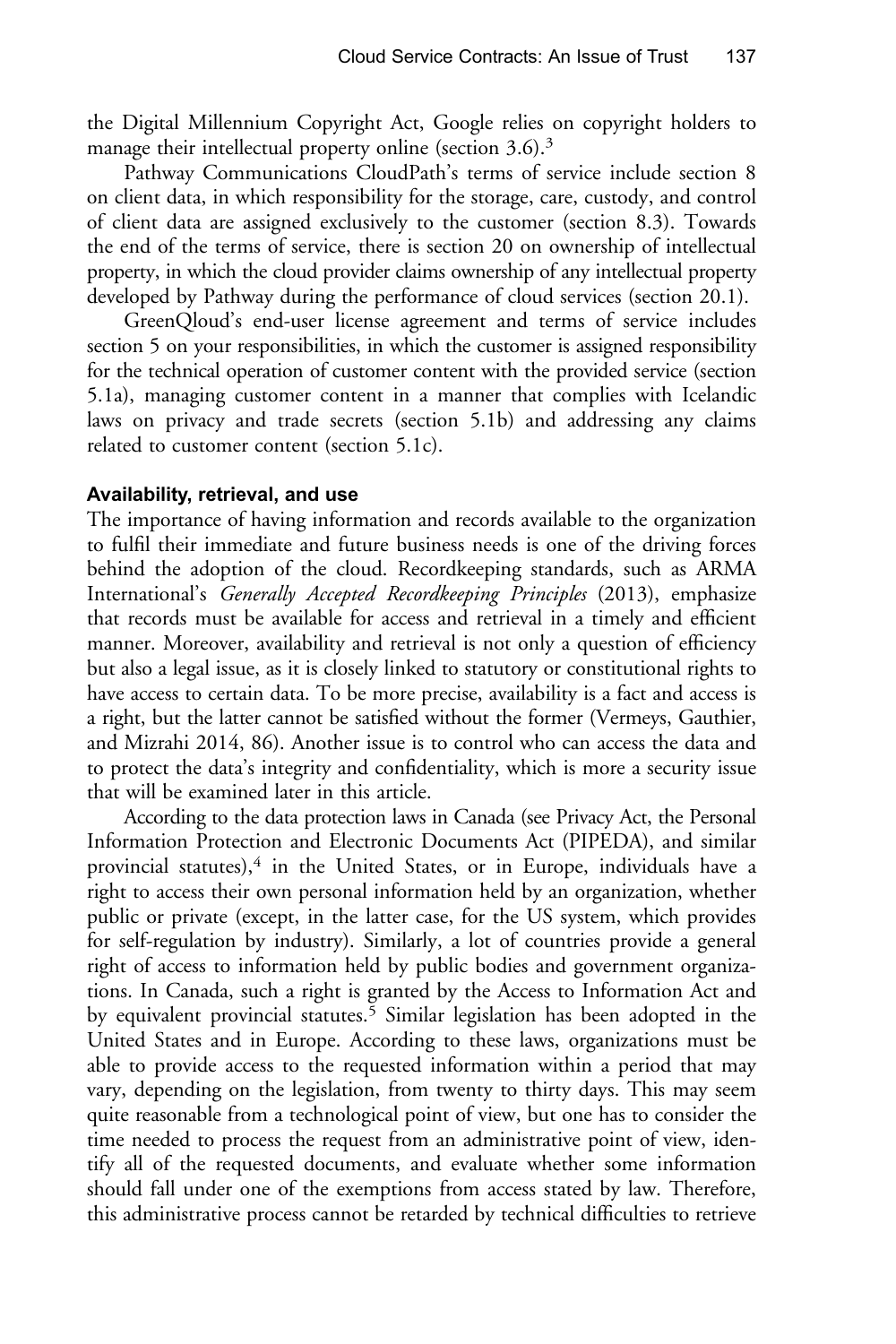and access the recorded information. In this respect, the availability of the stored data implies also the availability of the infrastructure, hardware, and software, which facilitates the retrieval and readability of the data ([Vermeys, Gauthier,](#page-26-0) [and Mizrahi 2014](#page-26-0), 88). Of course, the fact that an organization is using a cloud-based service provided by a third party is not a reason to justify any delay in the processing of the request. In this case, if the organization is unable to provide access to the requested data, they remain liable and expose themselves to a complaint that could lead to specific sanctions.

Analysis of the terms and conditions documents for terms regarding availability, retrieval, and use of customer content reveals the use of SLA to present monthly uptime percentages (that is, total number of minutes in a month minus the number of minutes of downtime experienced in a month, divided by the total number of minutes in a month) and assures customers that cloud services are reliable and continuous. All three of the selected cloud service providers claim service availability of 99.99 percent. Service credits are supplied in the event of failure to meet performance standards; however, the list of exceptions is long and the onus is on the customer to determine which types of outages, downtime, unavailability, losses, delays, or problems actually constitute a failure and qualify for service credit.

Google Cloud Platform provides a separate document entitled Data Processing and Security Terms, in which they agree to make customer data available to the customer in accordance with the terms of the agreement. There is an additional clause, in which Google will assist the customer in the deletion and migration of customer data in the event that the customer is unable to do so, but this service comes with a fee. Pathway Communications CloudPath's SLA includes section 4 on performance standards, in which Pathway provides target percentages and time periods for each of their cloud-based services (that is, cloud server hosts, cloud storage, network, and cloud migration). GreenQloud's SLA addresses availability in their uptime section. Divided into three areas: data centre power, public network, and cloud instance uptime, GreenQloud guarantees 100 percent uptime. In the event of downtime, credit is allotted to the customer's account. The durations that qualify for credit are twenty minutes of data centre downtime, one hour of cloud instance downtime, and any length of public network downtime.

#### Data retention and disposition

Records management divisions within organizations and preservation activities conducted by archival institutions rely on data retention and disposition schedules to perform information governance and remain compliant with increasingly complex legal and regulatory environments. Recordkeeping standards suggest that decisions made by the organization regarding the retention and disposition of records should be carried out and implemented by the electronic system. The electronic system should be capable of producing audit trails to track disposition activities (ISO 2001, section 8.3.7).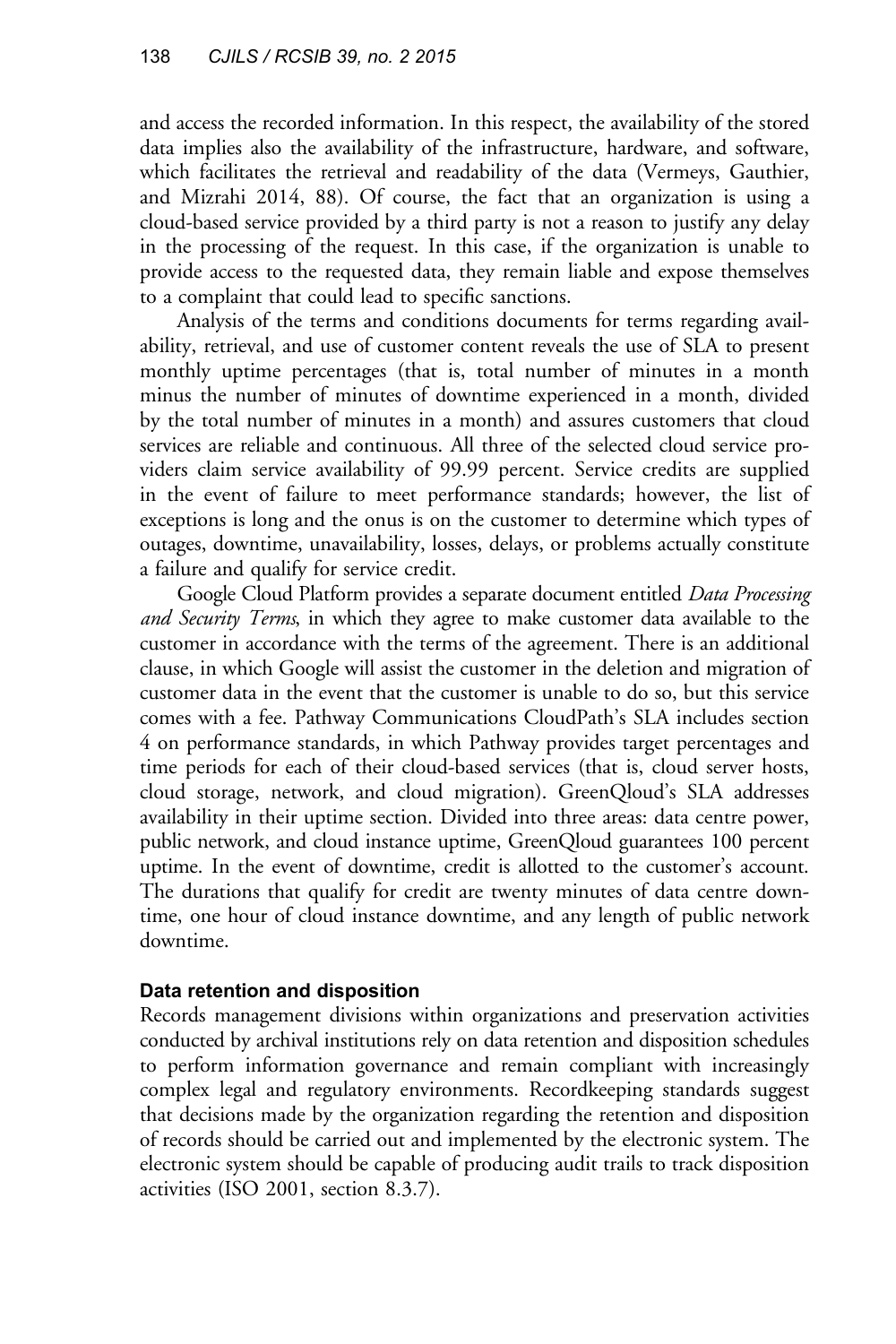In some cases, disposition actions may require transfer of the records from one electronic system to another. The transfer should not alter the authenticity, reliability, integrity, or usability of the records. Authorized records destruction must be performed in a manner that preserves the confidentiality of the information. The process of record destruction should include all copies throughout the system and related metadata (ISO 2001, section 9.9). This can raise difficulties for the metadata generated, which is owned by the service provider in relation to the customer's data and operations in the cloud. Having ownership of such metadata (see discussion earlier on data ownership), the provider could refuse to destroy his own metadata if they are still useful for internal systems management purposes (for example, statistics, service improvement, and so on).

Analysis of the selected cloud providers' terms and conditions reveal an absence of terms that address data retention or deletion according to customerstipulated schedules or recordkeeping requirements. Google Cloud Platform's data processing and security terms include section 5 on data correction, blocking, exporting and deletion, in which Google provides the customer with the ability to delete customer data in accordance with the functionality of the selected service. Terms in the terms and conditions assert that once the customer deletes their data and it is no longer recoverable by the customer, Google will delete or render permanently inaccessible the customer-deleted data within a maximum period of 180 days. In the case of data whose destruction is required by law under a specific schedule, the legal schedule could be overruled by up to six months. The customer would remain liable for such an infringement, as it is his legal duty to use procedures or services that ensure the destruction of the data at the right time. In the context of organizations that are required by law to delete certain types of records, more information about how customer data are rendered permanently inaccessible is required. In addition, the terms in their terms and conditions do not clarify if ''inaccessible'' data would be available to law enforcement through an e-discovery request.

# Data storage and preservation

The manner in which records are stored after they are no longer in active use by the organization impacts the quality of the records and their capacity to be used for accountability purposes. In addition, evidence law directly or indirectly imposes certain precautions on the processing of the data to ensure a strong evidentiary value of the information brought before the court. This is the case in civil law jurisdictions (such as Quebec, France, or Belgium) where the integrity of the electronic record is a formal condition to recognize it as the legal equivalent of a paper record—that is, as ''writing'' within the hierarchy of the means of evidence. This integrity must be preserved throughout the lifecycle of the record.

Determining what actions are required by a system that stores records for the long term and provides preservation of digital information is challenging for organizations, especially if cloud providers are not transparent about the infrastructure and processes involved in providing cloud-based storage. The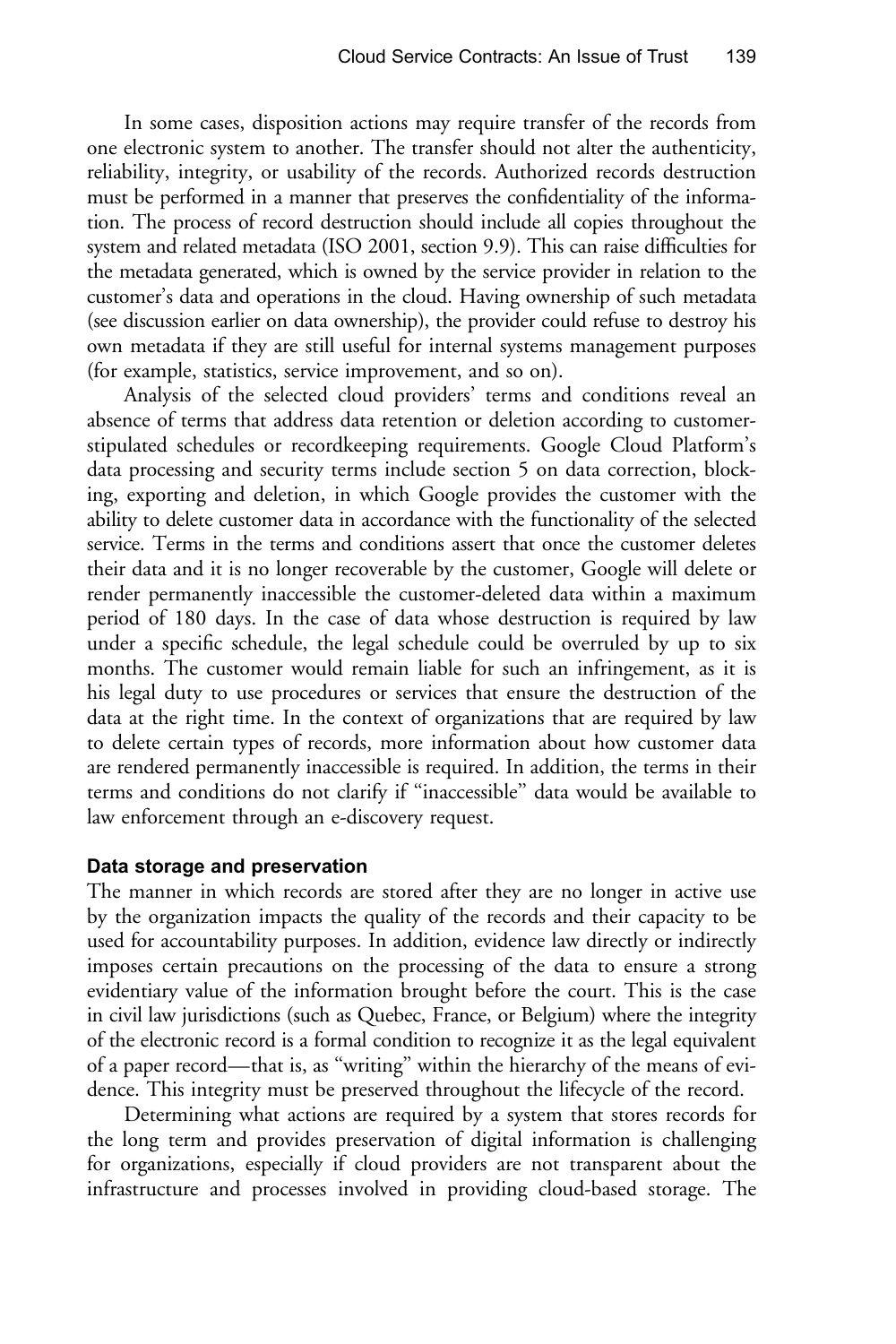task of maintaining information and records throughout changing technologies, new data formats, and evolving requirements for use requires knowledge of, and adherence to, recordkeeping standards aimed at digital preservation.

Recordkeeping standards state that systems selected by an organization for storing electronic records should ensure that the records held within the system remain accessible, authentic, reliable, and useable throughout any changes made to the system. If the systems provider implements changes, then audit trails and process metadata should be made available to the organization (ISO 2001, section 9.6). Planned migration and/or emulation of hardware, software, and/or operating systems by the electronic records system provider should not impact the authenticity, reliability, and usability of the records held within the system (section 8.3.5).

Analysis of the selected cloud providers' terms and conditions reveal terms that state that the customer is responsible for backing up the application, project, and customer data (Google 2014). In general, activities aimed at storing data and records for any length of time are referred to by cloud providers as backup procedures. The actions to preserve or the activity of preservation are absent from all terms and conditions documents.

Pathway Communications CloudPath terms and conditions agreement includes section 8 on client data, in which the provider states that it is the responsibility of the client to ensure the proper storage, care, custody, and control of client data, including regular backups of client data to non-Pathway systems to "ensure against loss or corruption" (section 8.3). Although Pathway Communications admits to creating backups of their systems on a periodic basis, the cloud provider does not guarantee customer access to ''snapshots'' (section 8.1). Alternatively, Pathway Communications CloudPath provides data backup as a fee-based service (section 4.3.1 and section 5.1.4), which includes integrity checks on backup sessions (section 4.2.4) and support for restoring client data due to a failure of the Pathway's backup system (section 4.6.3). However, there are number of limitations listed in relation to backup services and Pathway's backup system (section 4.6). In addition, the cloud provider includes terms that make it clear that scheduled maintenance may impact customer data; therefore, customers are required to back up their data to a non-Pathway location before scheduled maintenance occurs (section 5.1.4).

GreenQloud's end-user license agreement and terms of service include section 10 on other security and backup, in which the customer is deemed responsible for maintaining appropriate backup of customer content. The terms include a reference to the customer's responsibility to protect their content by performing ''routine archiving.''

#### **Security**

Security is a control measure implemented throughout the electronic records system that prevents unauthorized access, destruction, alteration, or removal of records. Among the security measures to be taken, the protection of the con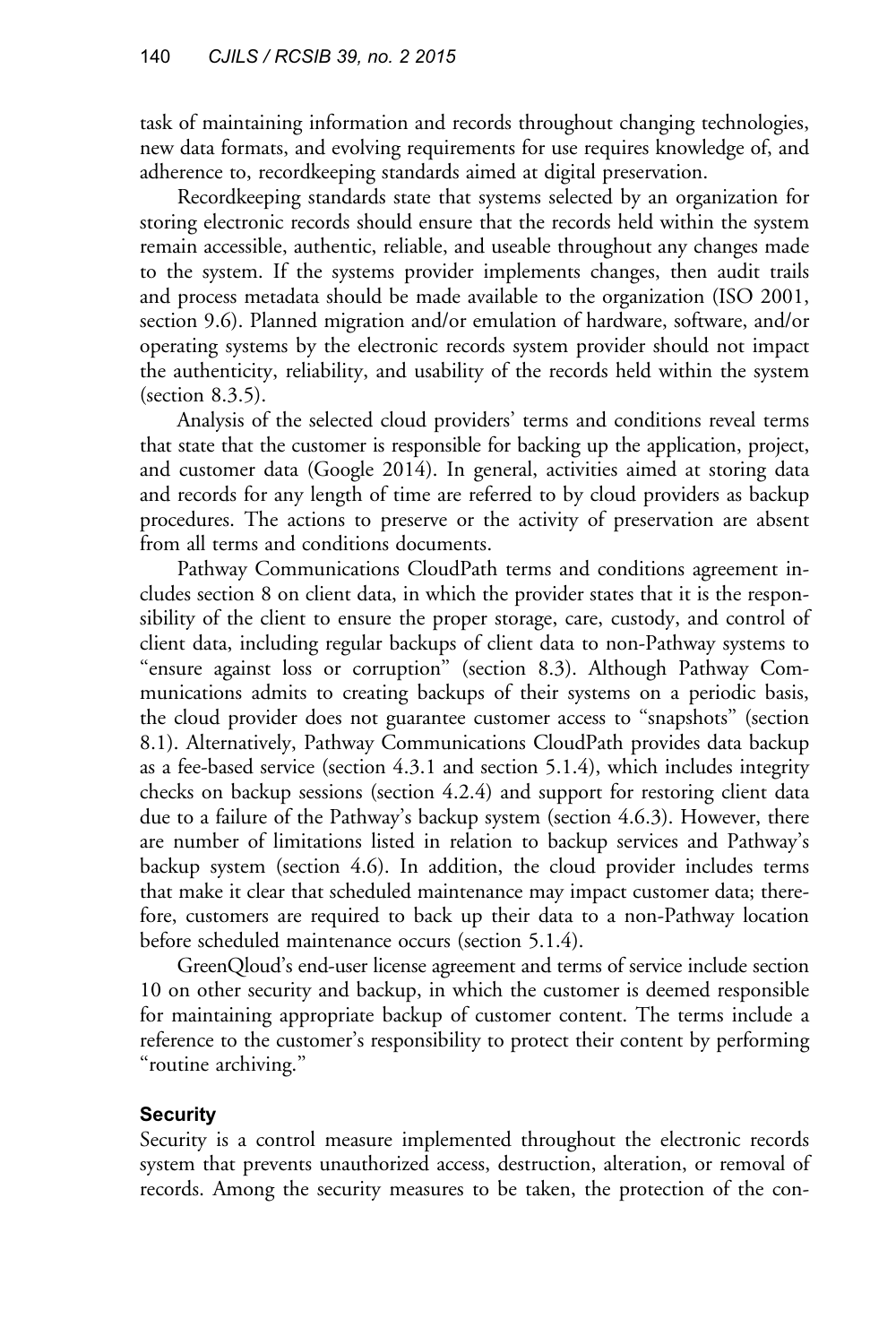fidentiality of the data through access control is of crucial importance. Access to records stored in electronic systems should be managed through controls on access to ensure the integrity of the records and protect against unauthorized access, use, alteration, or destruction. Any change in the format of records transferred to the system and/or delivered to the user should be specified. The electronic system should be capable of producing audit trails and/or access logs to demonstrate that records are being protected from unauthorized access, use, alteration, or destruction (ISO 2001, section 8.3.6). The electronic system should capture and maintain metadata associated with the access, retrieval, and use of records within the electronic system. This includes metadata that is embedded or linked to records as well as metadata generated by the electronic system during processes associated with the management of records (section 8.3.2). In the case of a system malfunction or security breach, the cloud service provider should notify the client organization immediately and demonstrate the integrity of the system by providing access to tracking that reveals the movement and uses of records within the record system (section 8.2.3 and section 9.8.1).

From a legal perspective, such security measures are requested under data protection legislation. Sectorial regulations at a provincial, national, or international level must also be considered—for instance, those related to the financial markets (such as the Sarbanes-Oxley Act or the Basel Accords).<sup>6</sup> As mentioned earlier in the discussion on data preservation), the evidentiary value of the record will depend on the actions taken on the data throughout its entire lifecycle to preserve its integrity and authenticity, which includes security measures. More specifically, the duty to ensure the confidentiality of the data is a very common legal requirement that can be found in hundreds of different statutes and regulations [\(Vermeys, Gauthier, and Mizrahi 2014,](#page-26-0) 95 n401). In the following considerations, the authors mainly focus on security requirements with regard to personal data.

According to the principles set out in the Model Code for the Protection of Personal Information, included in Schedule 1 of PIPEDA, ''an organization is responsible for personal information in its possession or custody, including information that has been transferred to a third party for processing. The organization shall use contractual or other means to provide a comparable level of protection while the information is being processed by a third party'' (Principle 4.1.3). Such a principle can be found in most regulations to ensure the protection of personal data. The fact that the data have been transferred to a third party processor does not transfer the accountability of the organization. In such a situation, it is interesting to note that the contract is considered to be a key element to ensure security (Office of the Privacy Commissioner of Canada 2009, 9). Therefore, organizations considering the use of cloud-based services should pay special attention to the service provider's contract terms related to security and check if they explain how the security of the data is ensured through technical, physical, and organizational measures.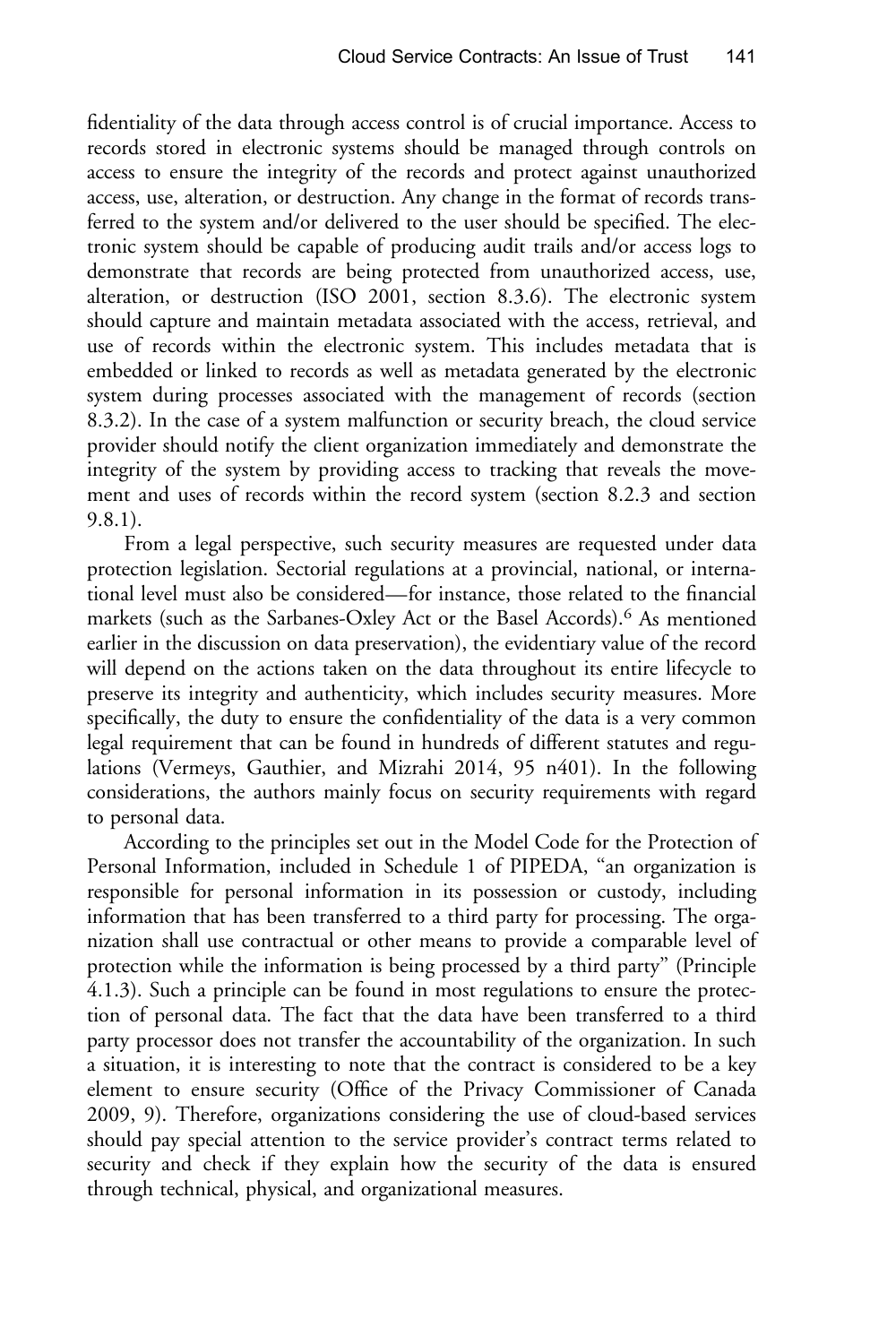Analysis of the cloud providers' terms and conditions reveal different degrees of addressing security issues. Of the three selected cloud providers, Google is the only one that has a separate document entitled *Data Processing and Security* Terms, which is made available through a hyperlink buried deeply in section 15 of Google's terms of service. In this document, security terms are discussed at length, pertaining to both the physical infrastructure providing the services and customer content and account information (that is, personal data). The degree to which cloud providers will deliver security measures to customers appears to be reliant on the types of services being offered (for example, managed or non-managed) and whether or not the customer pays additional fees. Moreover, concerning controls on access and use of customer data, the selected cloud provider terms and conditions focus on assigning responsibility to the customer for managing access restrictions to their account and their content.

Google Cloud's data processing and security terms include section 1 on the provision of the services, in which the provider states that all facilities that store and process the application and customer data must adhere to security standards set forth by the ''industry'' (section 1.3). Later, in section 4 on data security, the cloud provider states the implementation of appropriate technical and organizational measures to protect customer data from accidental loss, unlawful deletion, alteration, or unauthorized access (section 4.1). In the event of a ''data incident,'' Google will notify the customer after the incident has been identified and measures to secure the customer's personal data has been performed (section 4.3). The security terms are discussed further in Appendix 2 on Security Measures, in which data centre and network security (section 1), access and site controls (section 2), and data (section 3) are listed. These security measures are both physical and virtual, addressing infrastructure security and measures taken to protect unauthorized persons from gaining access to the system and data centres, the multi-tenant environment on Google-owned servers, access controls for administrators and end users, logging capabilities available to the customer (that is, audit trails), as well as the process for handling hardware failure and performance errors.

Concerning the control of access and confidentiality, Google considers customer data to be the customer's confidential information (section 15.15). Google will not disclose a customer's information, except to the persons who need to access it to fulfil Google's obligations under the agreement and who have agreed to keep it confidential (section 7). In Appendix 2, Google also identifies the multi-tenant environment used by Google-owned servers and states that the customer will be given control over specific data-sharing policies (section 3a). Furthermore, Google states that the combination of policies and the functionality of selected services will enable the customer to determine the product-sharing settings applicable to end users for specific purposes. Google also makes available certain logging capabilities to the customer. The wording seems to imply that customers must shape their access controls to the existing functionality of Google services, which may not accommodate customization based on requirements promulgated by recordkeeping standards.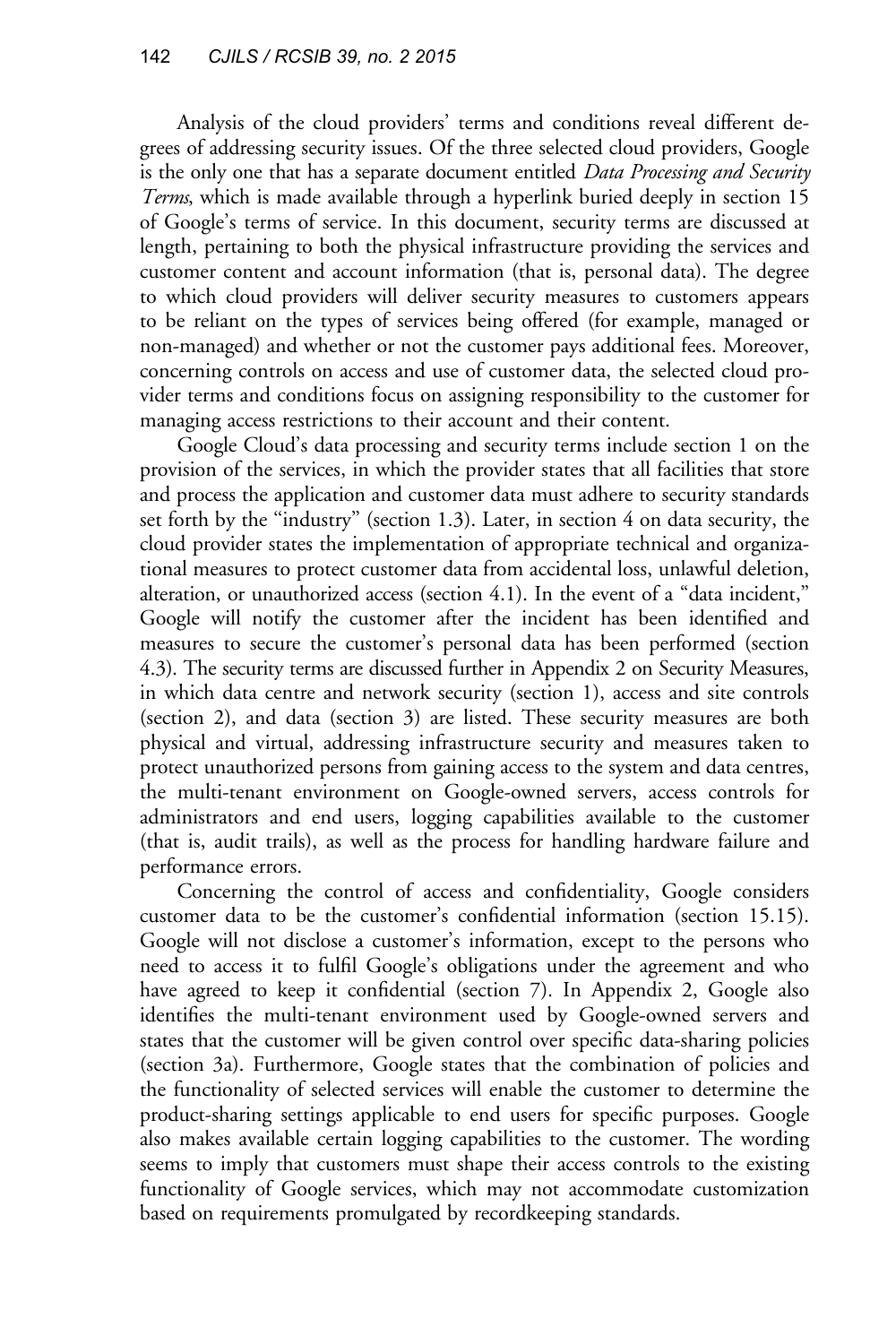By comparison, Pathway Communications CloudPath's terms of service include section 4 on scope and limitations of the services, in which the cloud provider includes terms for non-managed services. Specific to security, Pathway communications takes responsibility for the physical security of the hardware (networking, storage, and servers) and the software that hosts the cloud services (section 4.1.5). The terms for fee-based managed services include support for server monitoring and response (section 4.3.2) and firewalls (section 4.3.5). Yet there are additional services deemed ''specialty services'' that are excluded, such as migration services and restoring customer data (section 4.4 and section 4.6.3). The responsibility for monitoring access to customer data are addressed in Pathway Communications CloudPath's terms of service under section 9 on unauthorized access, in which Pathway declines responsibility for any unauthorized access to customer data (section 9.2) and states that the customer is responsible for maintaining the security of their access credentials and for all activities that occur under their account (section 9.1).

GreenQloud's end-user license agreement and terms of service include section 10 on other security and backup, in which the provider assigns responsibility for maintaining appropriate security protection of customer content to the customer. In section 2 on the customer's account and section 3 on acceptable conduct, it is mentioned that access to GreenQloud's services through a customer account is the responsibility of the customer, regardless of whether the activities are undertaken by the account holder or their employees. There is no mention of audit trails or access logs.

# Data location and cross-border data flows

In cloud computing, the processing and storage services can be provided ondemand by using several the cloud provider's resources throughout the globe. As a result, legal concerns regarding cloud computing focus on the issue that the customer's data may be stored or processed in different locations and unknown jurisdictions ([Bradshaw, Millard, and Walden 2011,](#page-25-0) 206). From a legal perspective, the main issue raised by the location of data is the storage of data outside the customer's jurisdiction. This can be a concern with regard not only to data protection laws but also to foreign laws that allow investigation agencies access to any data stored in a provider's jurisdiction. The most famous example is the US Uniting and Strengthening America by Providing Appropriate Tools Required to Intercept and Obstruct Terrorism Act, also known as the Patriot Act.<sup>7</sup> Nevertheless, this major concern is often based on wrongful assumptions as to the application of such laws and needs to be examined in more detail.

First of all, contrary to a common misunderstanding, in Canada neither the Privacy Act nor PIPEDA prohibit the use of cloud-based services by public or private bodies, even if it implies a transfer of data outside the country. Provincial laws themselves do not restrain cross-border data flows, except for British Columbia, Nova Scotia, and Quebec [\(Klein 2008,](#page-26-0) 4 and 14; [Vermeys, Gauthier,](#page-26-0) [and Mizrahi 2014](#page-26-0), 45, 112):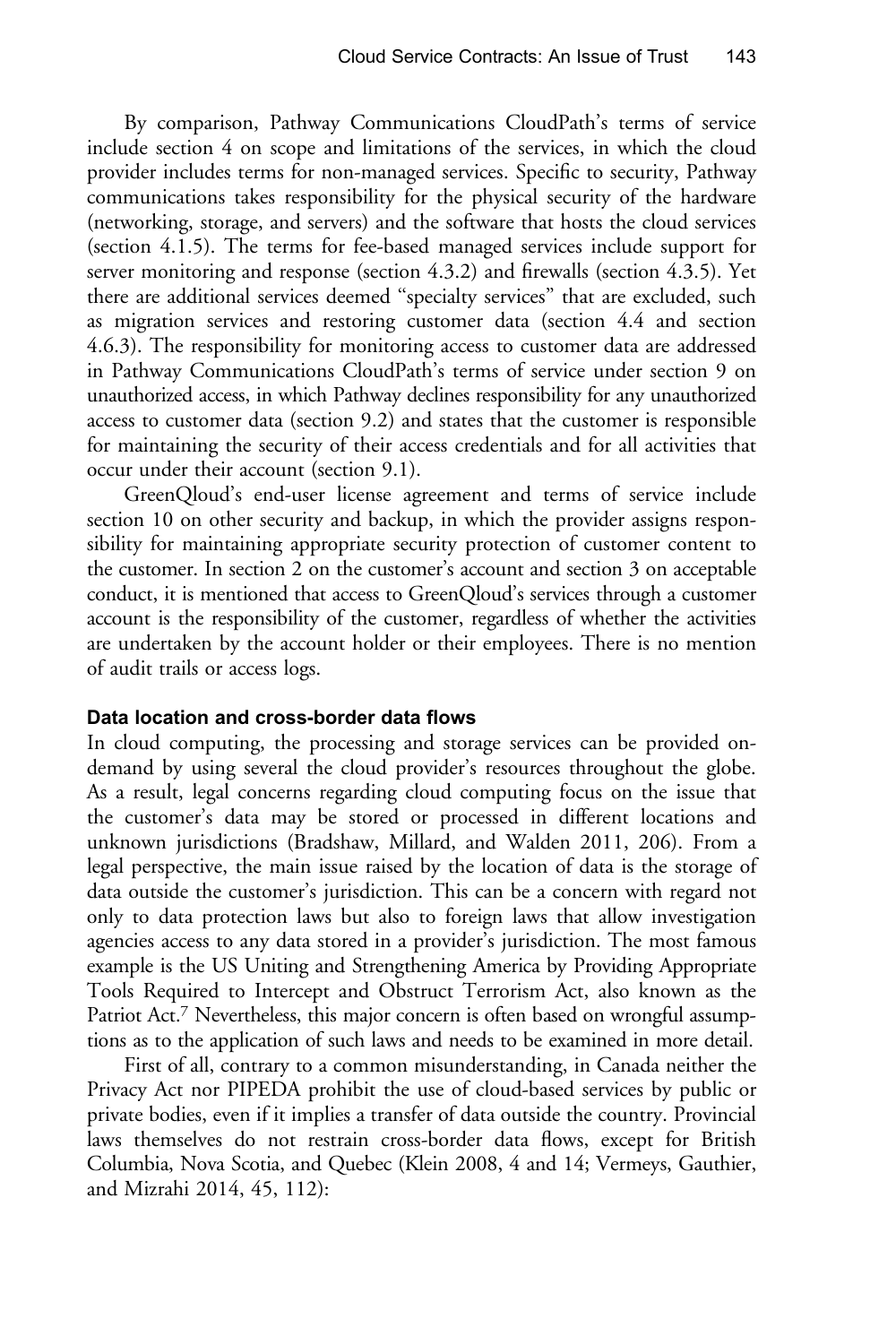Much of the confusion stems from the mistaken belief that Canadian privacy laws require Canadian organizations to shield personal information from a foreign government's ability to lawfully access that information. Most countries, including Canada, have laws permitting government agencies to access personal information within their jurisdiction for national security and law enforcement purposes. Despite the fact that some of these laws potentially permit broader government access than the USA Patriot Act (such as in the United Kingdom), transfers that may be subject to the USA Patriot Act are the source of the most confusion and misinformation.'' [\(Klein 2008,](#page-26-0) 4)

One common misunderstanding seems to be that only data stored in the United States are subject to the Patriot Act. In fact, according to this act, the US government has widespread powers to access data not only stored on servers located within the United States but also stored anywhere with a cloud-service provider that is registered in the United States or that conduct continuous and systematic business in the United States [\(Van Hoboken, Anrbak, and Van Eijk](#page-26-0) [2012](#page-26-0), 36; [Vermeys, Gauthier, and Mizrahi 2014,](#page-26-0) 49). In addition, as already mentioned, the US Patriot Act is certainly not a unique piece of legislation, as similar laws have been adopted by other governments, including Canada. Therefore, wherever the data are stored, whether or not in the cloud, organizations may be subject to similar types of orders to disclose information to governmental authorities ([Office of the Privacy Commissioner of Canada 2005; Vermeys,](#page-26-0) [Gauthier, and Mizrahi 2014,](#page-26-0) 49). One must also mention the fact that according to the Patriot Act, ''a company subject to a section 215 order cannot reveal that the FBI has sought or obtained information from it'' [\(Office of the Privacy](#page-26-0) [Commissioner of Canada 2005](#page-26-0)). Nevertheless, an appropriate level of transparency can be reached if the service provider mentions in the contract that the data stored in the cloud may be subject to such disclosure orders. In addition, if an organization chooses to store personal data in the cloud of a service provider, it should inform individuals ''that their information may be processed in a foreign country and that it may be accessible to law enforcement and national security authorities of that jurisdiction'' (Office of the Privacy Commissioner of Canada 2009, 8 and 9).

However, even if the law does not prohibit the transfer of personal data outside Canada, organizations should assess the risks of jeopardizing the integrity, security, and confidentiality of personal information entrusted to third-party service providers, wherever they are located (Office of the Privacy Commissioner of Canada 2009, 7 and 9). It has also been noted that certain countries, provinces, or regions restrict the possibilities to transfer certain data outside their jurisdiction. In Canada, British Columbia and Nova Scotia require public bodies to ensure that personal information in their custody or under their control is stored and accessed only in Canada, which would prohibit the use of cloud-computing servers based outside the country. Nevertheless, without entering into details, these restrictions provide for several exceptions and do not apply to private bodies [\(Klein 2008](#page-26-0), 11; [Vermeys, Gauthier, and Mizrahi 2014,](#page-26-0) 51). In Quebec, restrictions are imposed for the storage of personal data outside the province. In short, public and private bodies must ensure that the personal data will receive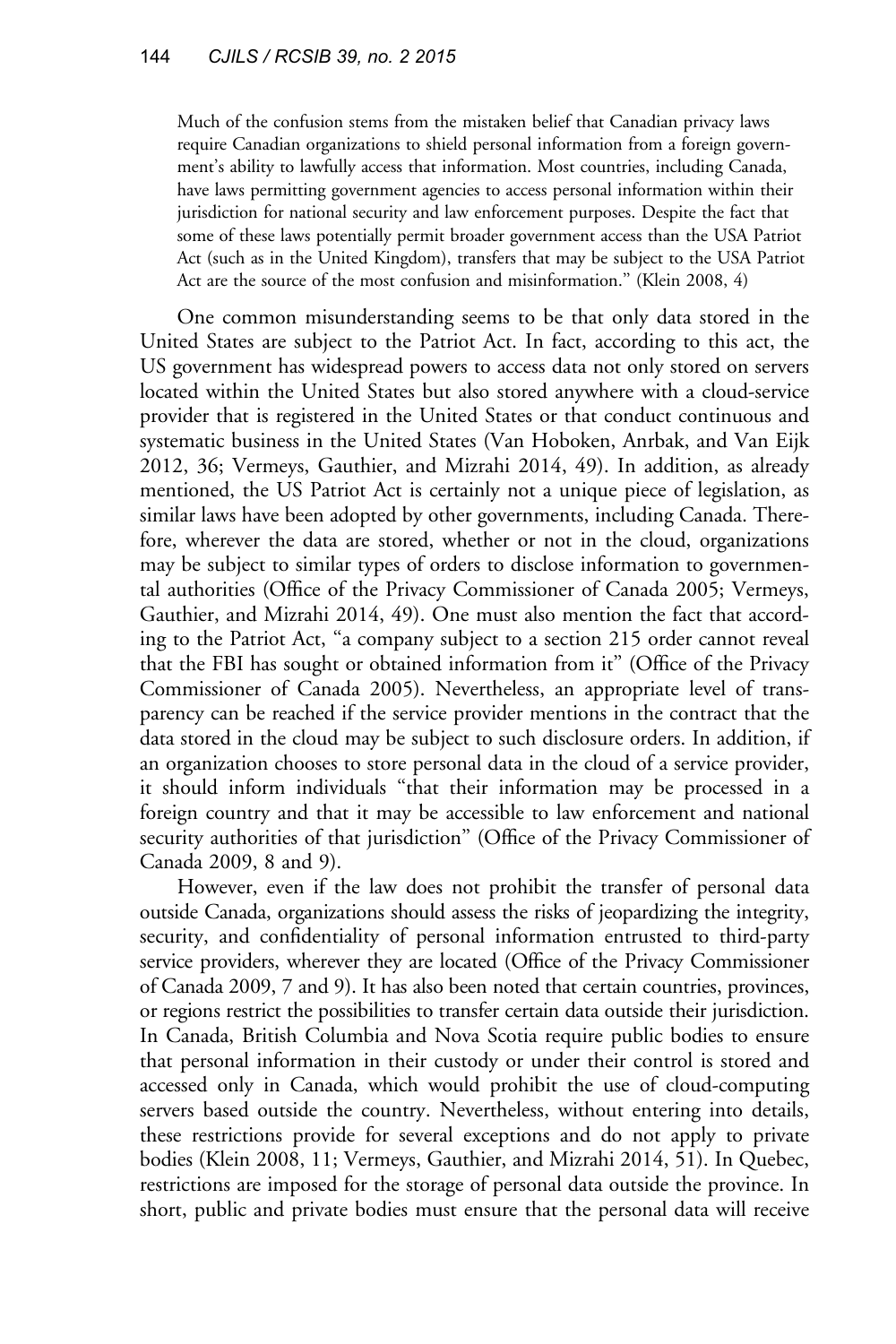an equivalent level of protection under local privacy laws than under Quebec privacy laws. While it has been recognized that such an equivalent protection is offered by other provincial privacy laws and by federal laws in Canada, as well as by European laws, some doubts might be raised for the storing of personal data in the United States ([Vermeys, Gauthier, and Mizrahi 2014,](#page-26-0) 117; compare [Klein 2008,](#page-26-0) 11). This issue can also lead to difficulties for a Canadian provider having servers located in the United States or for servers located in Quebec under the control of a foreign provider. However, considering the practical difficulties raised by such a restrictive approach, Nicolas Vermeys, Julie Gauthier, and Sarit Mizrahi (2014, 129) suggest that it could be possible to abide by the spirit of the act by using encryption technologies to protect data before storing them in the cloud, wherever the servers might be located (see also [Canellos](#page-25-0) [2013\)](#page-25-0).

Finally, it is well known that the European Union has also adopted a restrictive legal framework with regard to the transfer of personal data outside Europe, requiring that the privacy laws of the country of destination offers the same level of protection as the EC Directive 95/46 on the Protection of Individuals with Regard to the Processing of Personal Date and on the Free Movement of Such Data.<sup>8</sup> In this context, the European Commission has officially considered Canada as providing an adequate level of protection for personal data transferred from the European Union to recipients subject to PIPEDA.9 In the United States, companies may comply on a voluntary basis to the Safe Harbor international privacy principles, a program settled by the US Department of Commerce in consultation with the European Commission and officially recognized as offering an adequate level of protection.<sup>10</sup>

In addition to these issues, the location of data might also be a criterion (among others), according to the rules of conflict of law, in determining the law that applies in the case of litigation if the parties have not chosen the law governing the contract ([Goh 2014,](#page-26-0) 59). However, most cloud providers include terms that state the choice of forum for settling disputes between the provider and customer. In general, cloud providers select a jurisdiction compatible with their own legal system (for example, Pathway Communications is based in Ontario, Canada).

Recordkeeping standards do not address jurisdiction and limit their discussion to location. The electronic records system should be able to track the location of records as they move throughout the system (ISO 2001, section 9.8.3). Google Cloud Platform's terms of service include section 1 on the provision of the services, in which the cloud provider asserts the right to transfer, process, and store ''an application and customer data in the United States or any other country in which Google or its agents maintain facilities'' (section 1.3 and section 8.1). Google also mentions the fact that it is, and will remain, enrolled in the Safe Harbor program and will adopt a solution that achieves compliance with the terms of EC Directive 95/46 (section 1.5). The terms of service expressly state that the customer has the obligation to protect the privacy and legal rights of its end users under all applicable laws, which includes the communication of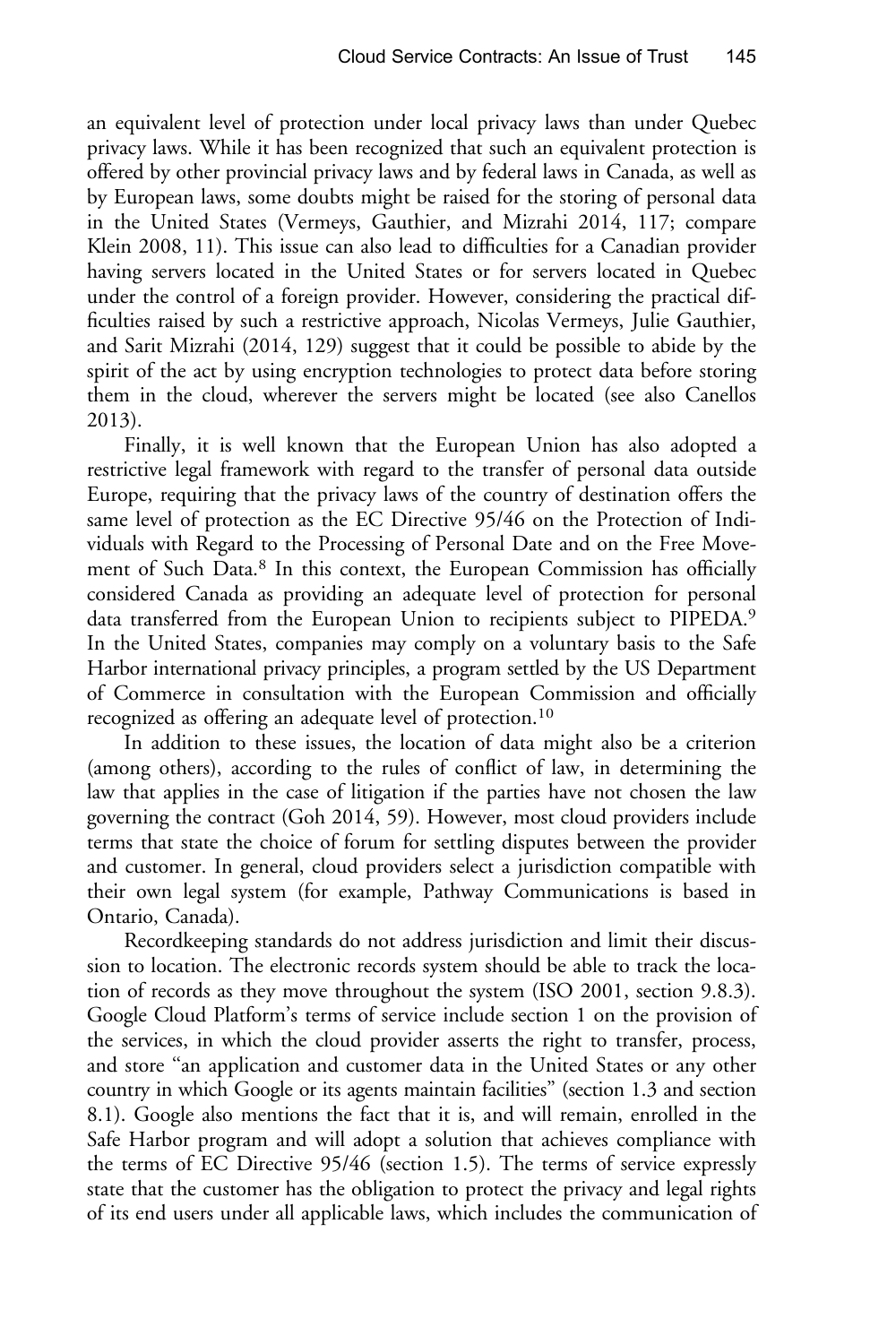a privacy notice, the obtaining of any required consent and the obligation to inform end users that the data will be processed by Google (section 3.2). The terms also stipulate that notwithstanding any non-disclosure agreement, Google will disclose confidential information to the extent required by the applicable legal process and under certain conditions (section 7).

Google Cloud Platform's data processing and security terms include section 8 on data transfers, in which the provider states that the customer may select where "certain customer data will be stored permanently, at rest" (section 8.2). These terms appear to be linked to specific services, yet it is unclear exactly what storing data permanently entails or what data at rest means. In addition, if a customer is not a US city, county, or state government entity, then all claims related to the cloud services will be governed by California law and litigated in the federal or state courts of Santa Clara county in California (section 15.10).

Pathway Communications CloudPath's terms of service include section 28 on governing law, in which the provider states that the agreement is governed by the laws of the province of Ontario and that all disputes arising from cloudbased services will be addressed in that specific jurisdiction (section 28.1). GreenQloud's end-user license agreement and terms of service include section 5 on the customer's responsibilities, in which compliance with Icelandic law is required.

# End of service: contract termination

In the event that the relationship with a cloud provider ends, the organization needs assurance that it can gain access to its information and records and that any data it leaves behind in the third-party system will be deleted by the cloud provider [\(Bradshaw, Millard, and Walden 2011](#page-25-0), 203). There are several reasons why the services may be terminated, some of which relate to actions taken by the cloud provider or the customer or simply to the scheduled end of the contract. It is important that organizations are aware of contract termination procedures before adopting cloud services. An additional consideration is whether the provider is offering a paid service or a free one (196). Contracts for paid services address the duration of the service and the necessary steps to terminate the contract, whereas free services do not have fixed durations and may reserve the right to close inactive accounts.

Recordkeeping standards address the discontinuation of a records system as an event that should not preclude ongoing access to those records formerly held by the system. System providers should ensure the removal of all records and associated metadata from the system in a manner that does not impact record authenticity, reliability, usability, and integrity. In cases of account termination, the records system provider should ensure that all records and associated metadata are transferred to the organization in a manner that does not impact record authenticity, reliability, usability, and integrity (ISO 2001, section 8.5). Archival organizations using third-party services for long-term preservation of their archival records must have a formal contingency plan in case the archives or the third provider ceases to operate (ISO 2012, section 3.2.5).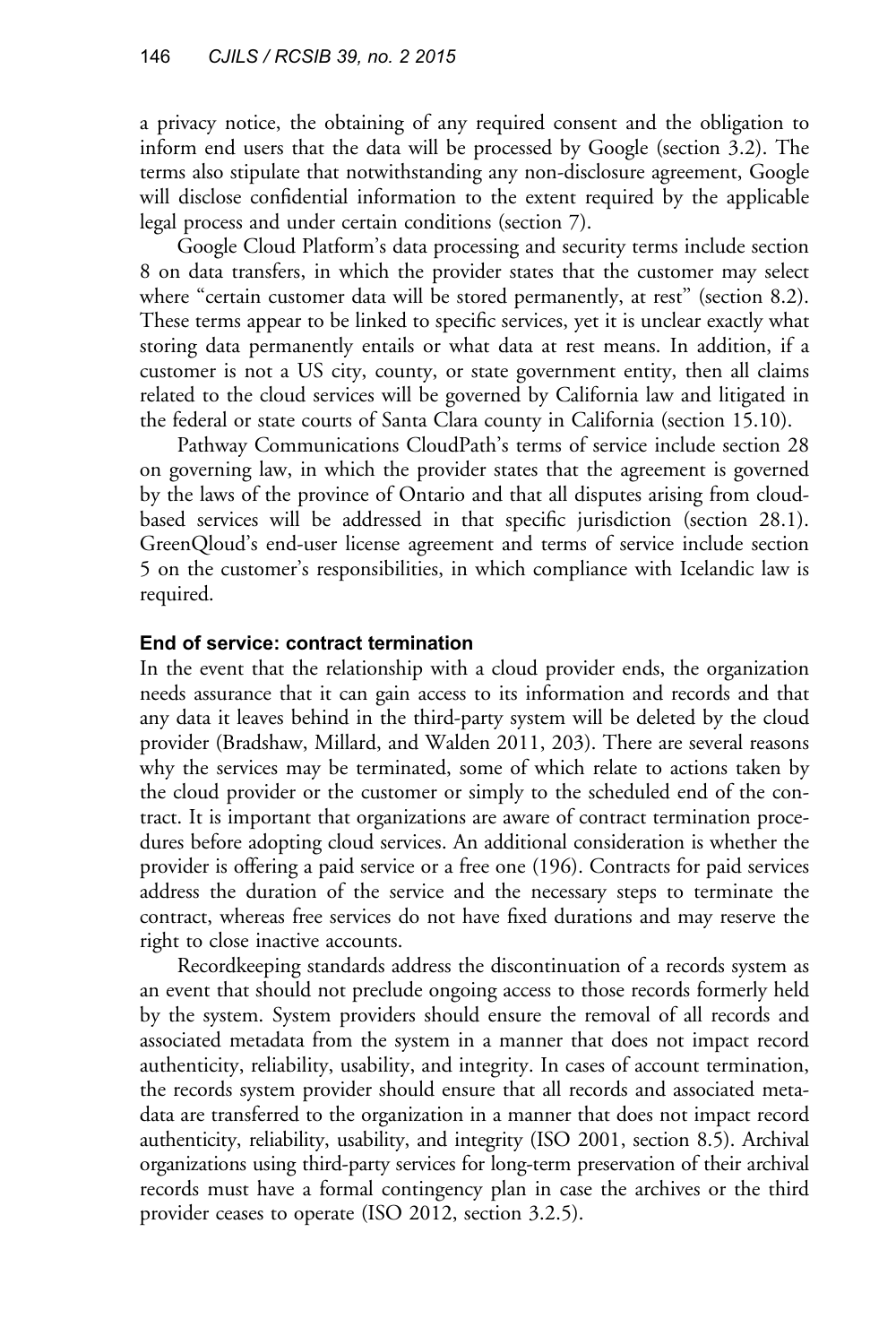Analysis of the selected cloud provider terms and conditions reveal two related, but different, activities: suspension of services and termination of services. Suspensions are typically in response to customer violations of the cloud service and require investigation by the cloud provider to determine restoration of the service and access to customer content or deletion of the account and customer content. Termination of services may be the final result of a suspension, the result of account inactivity, or the response to end of contract term.

Google Cloud Platform's terms of service include section 8 on term and termination, in which the cloud provider presents three types of termination: termination for breach (section 8.2), termination for inactivity (section 8.3), and termination for convenience (section 8.4). The effects of termination include terms that require the customer to delete the software, any application, instance, project, and customer data and that, upon request, each party will return or destroy confidential information of the other party (section 8.5). Google reserves the right to terminate services in the event of account inactivity exceeding 180 days (section 8.3).

Pathway Communications CloudPath's terms of service state in section 8 on client data that the customer will not have access to their data during a suspension or following termination (section 8.1). In addition, unless written modification is agreed upon, the cloud provider is free to delete client data from the system within seven days of termination of the account (section 8.4). Later in section 14 on service suspension or termination, the cloud provider includes several reasons for which the cloud provider can suspend or terminate services without liability, including unauthorized access by a third party (section 14.1.4) and overdue payment (section 14.1.6). The cloud provider will give "reasonable advance notice" of suspension of service. However, in the event of termination, the cloud provider is not obligated to refund payment and may prevent customers from accessing their data (section 14.2). In the case of a breach of contract, notice of account termination will be sent to the customer (section 16).

GreenQloud's end-user license agreement and terms of service include section 6 on suspension and termination, in which violations of the agreement will result in suspension or termination of the customer's account. During investigation of the suspected violation, all accounts are suspended. The cloud provider will not refund the customer for suspending or terminating accounts that are a result of violations of the agreement. GreenQloud states that it will try to notify the customer before suspension or termination. In the event of account suspension without cause, the cloud provider will provide fourteen days advanced notice. In section 7 on effect of termination, the customer is responsible for all fees and charges for in-process tasks that were completed by the cloud provider after the date of termination. Retrieval of customer data following termination is only available to clients that have paid for posttermination use of the provider's services.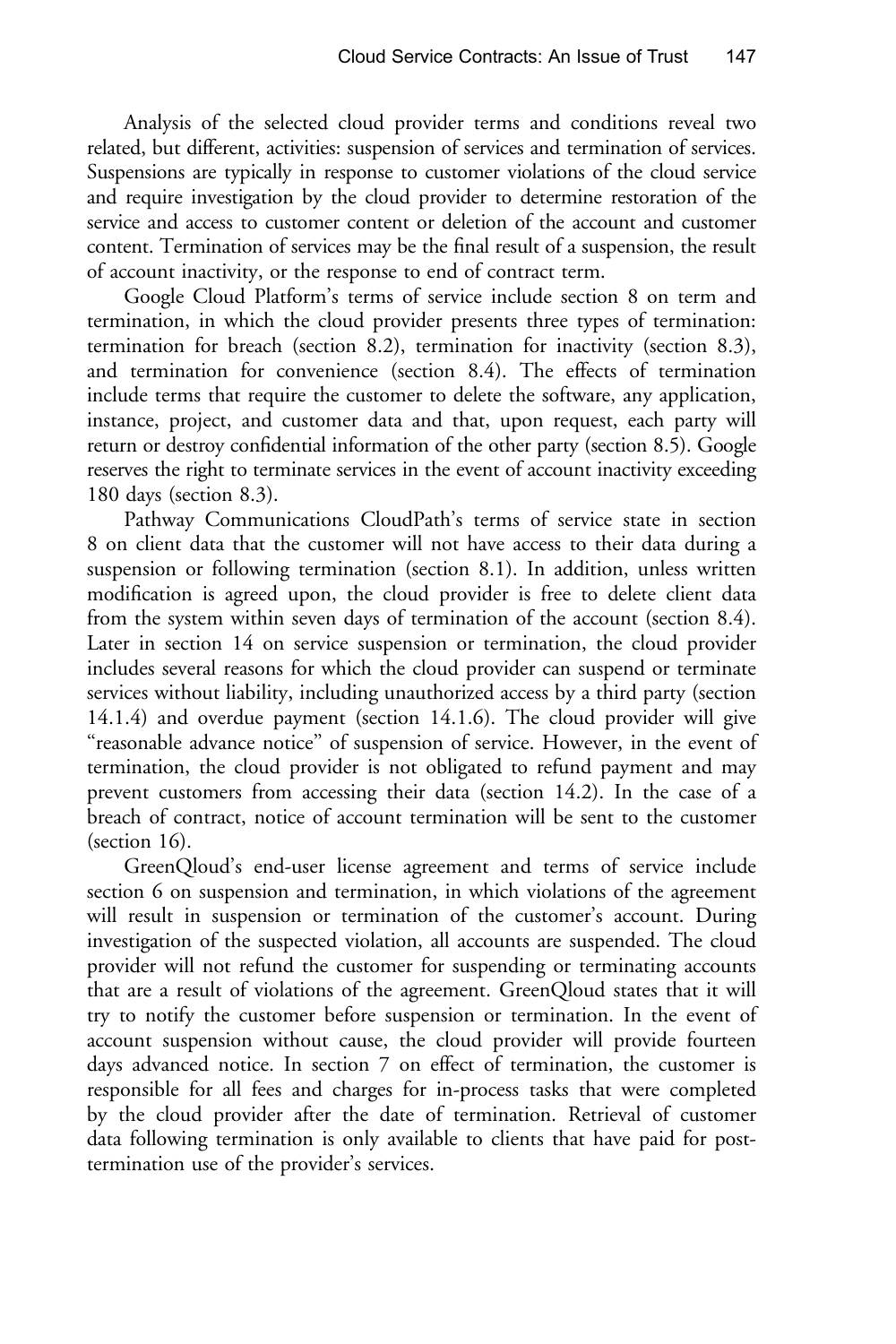#### Findings and discussion

Based on a thorough analysis of selected cloud providers' terms and agreements, the findings reveal that some boilerplate contracts, without additional fee-based services, are ineffective at meeting the recordkeeping needs of organizations and institutions operating within specific legal requirements. While some of the agreements do touch on the needs of records management and preservation, these sections of the agreements clearly aim, unsurprisingly, to protect the service provider rather than the client and its records needs. This is likely due to the reality that, because boilerplate agreements can be easily entered into by anyone, they have the potential to expose the service provider to a large amount of risk, which is further complicated by the fact that many of the companies offer similar terms, but the terms differ in their implementation. It is particularly true in the case of the uptime percentage terms of SLAs, which differ in how uptime is measured and how recompense is offered. It is also true with the terms on copyright and ownership, which may guarantee that the clients own their own data, but not the data created by the service provider in provisioning the service. This would likely mean that metadata assigned to records during their storage and use within the service would be unavailable, making proper audits and preservation extremely difficult.

Thus, records managers and archivists need to identify and establish the relevant regulatory and legal framework, in which the agency, organization, and/or institution operates within before adoption of cloud-based services. Areas such as public records requirements, freedom of information, and protection of privacy (POP) requirements, accountability requirements, security requirements, data location requirements or restrictions to cross-borders data flows, evidentiary requirements, and intellectual and copyright protection necessitate degrees of compliance and should be considered as part of the organization's recordkeeping strategy (Public Records Office Victoria 2013, 6). Private organizations, which do not handle public records are not subject to as rigorous a regulatory environment, except for POP; however, records managers and archivists still need to base their decisions on the availability of service required, the ability to execute records scheduling and disposition, the assurance of record reliability and authenticity, data privacy, long-term access, and system security. In any case, the provisions related to the end of the contract should be carefully examined to ensure a complete restitution of the data in a format that preserves their authenticity, with all of the associated metadata that ensure their traceability as well as the warranty that all of the customer's data are permanently and immediately destroyed after such a restitution.

However, it is possible that within the context of cloud services, some needs of records management may not be possible given the nature of the cloud. The purported benefits of cloud technology in sharing hardware to decrease costs, for example, cause extreme difficulties in ensuring that information has been irrecoverably destroyed when necessary. This is because the infrastructure that this information is stored on likely contains information from other clients or even information from the same client that is still needed, making degaussing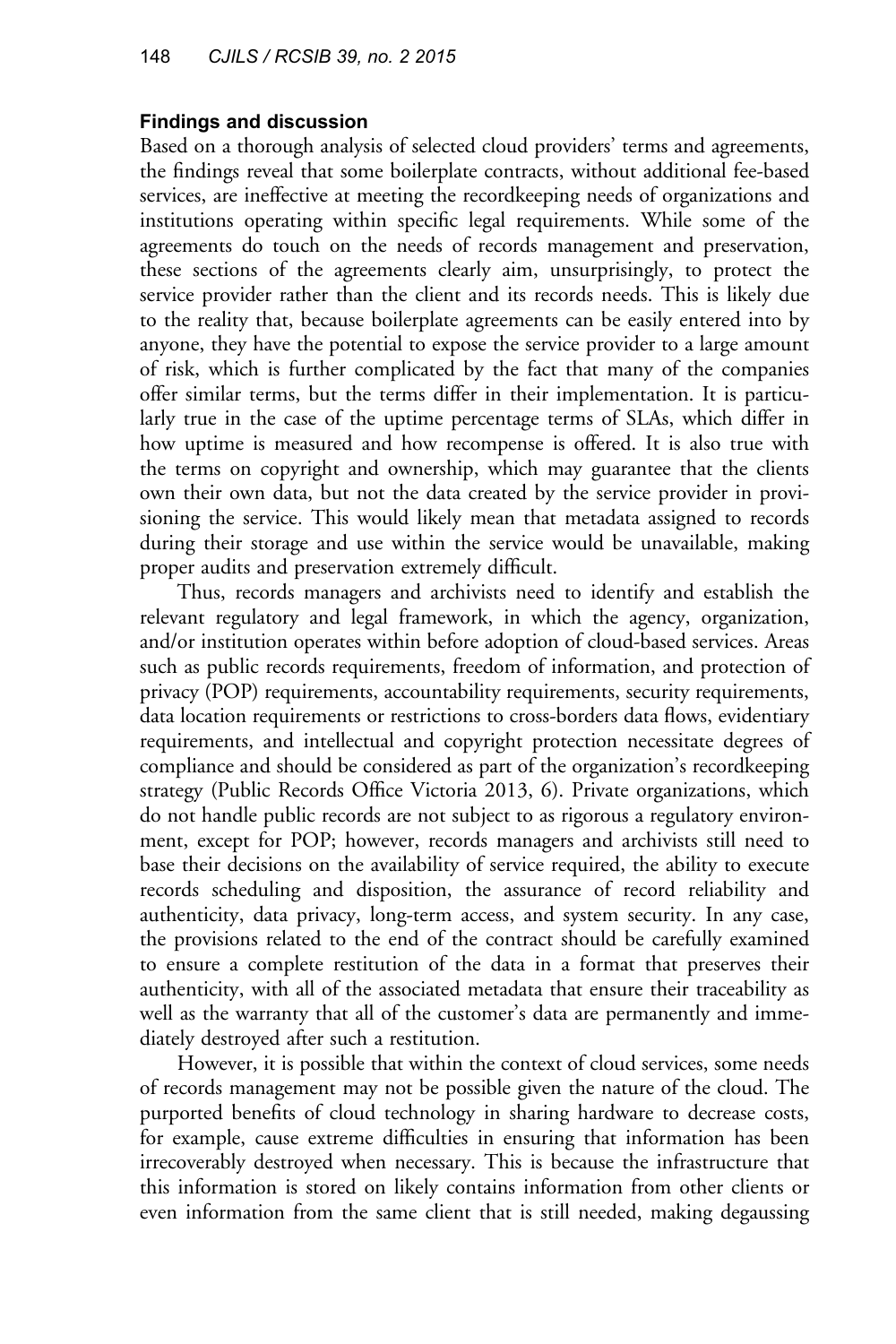(that is, eliminating a magnetic field), physical destruction, or even wiping impossible. Another example of a difficulty that may emerge is the difference in where data may be stored permanently at rest, as Google refers to it (section 8.2). While the service provider may be able to guarantee that the client's data will be stored in a particular jurisdiction, it may be difficult to ensure that the data will not pass through jurisdictions that the client may be unaware of or that are unwanted by the client. It is conceivable that this data may be compromised or backed up during the transfer process, as the service providers do not specify what the transfer process to a state of permanent at rest may be or how long it may take.

# Recommendations and further research

Any effort to aid records managers and archivists in entering into agreements with cloud-service providers should attempt to account for the needs of recordkeeping systems as described by recordkeeping standards. In addition, it is important to recall that an organization that decides to opt for a cloud-based solution with a service provider must still fulfil its legal duties and remains accountable for the compliance with the requirements imposed by law. In this respect, specific issues that need to be addressed in cloud provider contracts are listed in the following checklist.

- 1. Data ownership
- Who owns the data stored, transmitted, or created in the cloud by the customer (that is, you)? Does the service provider have the right to use them and, if so, to what extent?
- Who owns the metadata generated by the system during procedures of upload, management, download, and migration? Do you have the right to access them for recordkeeping or legal purposes during the contractual relationship and at the end of the contract (see also section 7 on end of service)?

# 2. Availability, retrieval, and use

- Are SLA using precise indicators and providing clear information about the availability of the service?
- Does the degree of availability of the data fit with your business needs and allow you to comply with the freedom of information legislation (if you are a public body), the right of a person to access her own personal data, and the right of authorities to legally access your data for investigation, control, or judicial purposes?

# 3. Data retention and disposition

- Are your data (and all their copies) destroyed in compliance with your data retention and disposition schedules? If so, are they immediately and permanently destroyed in a manner that prevents their reconstruction, according to a secure destruction policy ensuring confidentiality of the data until their complete deletion?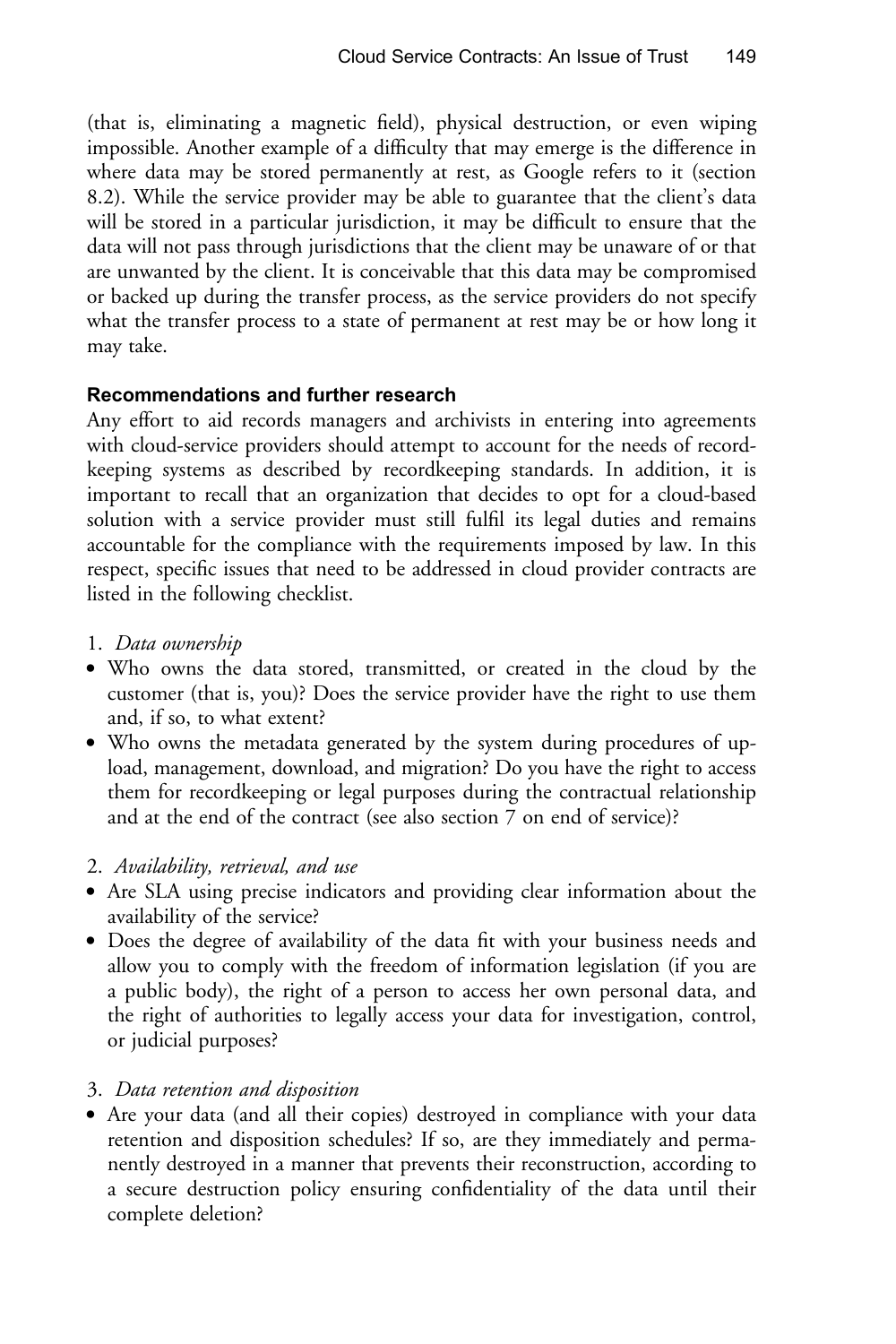- What is the nature and content of the associated metadata generated by the provider? Considering their nature and content, do they need to be destroyed at the same time and in the same manner as your data to comply with your internal or legal destruction policies? If yes, will the service provider proceed to such destruction?
- Does the system provide and give you access to audit trails of the destruction process? Will you receive an attestation, report, or statement of deletion from the provider, if requested by your internal or legal destruction policies?

# 4. Data storage and preservation

- Who is responsible for creating backups of customer data and recovering deleted or corrupted data?
- Are records migrated or emulated in a way that preserves their authenticity, reliability, integrity, and usability? Does the system provide and give you access to audit trails concerning the migration/emulation process?
- How will the service evolve? Will you be notified of any evolution of the service that could impede the authenticity of your data?
- 5. Security, confidentiality, and privacy
- Does the system prevent unauthorized access, use, alteration, or destruction of the data through technical, physical, and organizational measures? Does the system provide and give you access to audit trails, metadata, and/or access logs to demonstrate this?
- Will you be notified in the case of security breach or system malfunction?
- Does, or will, the service provider use the services of a subcontractor? Does the service provider provide information about the identity of the subcontractor and its tasks?
- What is the confidentiality policy of the service provider in regard to its employees, partners, and subcontractors?
- Is there a special confidentiality or security policy for sensitive, confidential, personal, or other special kinds of data?
- Is the service provider accredited and/or is he audited on a systematic, regular, and independent basis by a third-party to demonstrate that he complies with his security, confidentiality, and privacy policies? Is such a certification or audit process documented and do you have access to information such as the certifying or audit body and the expiration date of the certification?
- 6. Data location and cross-border data flows
- Where is the location of the data (and their copies) while they are stored in cloud-based services? Do they comply with the location requirements that might be imposed on your organization's data by law, especially by applicable privacy law? If not, are you considering the use of encryption technologies before storing the data in the cloud?
- Will you be notified if the data location is moved outside your jurisdiction?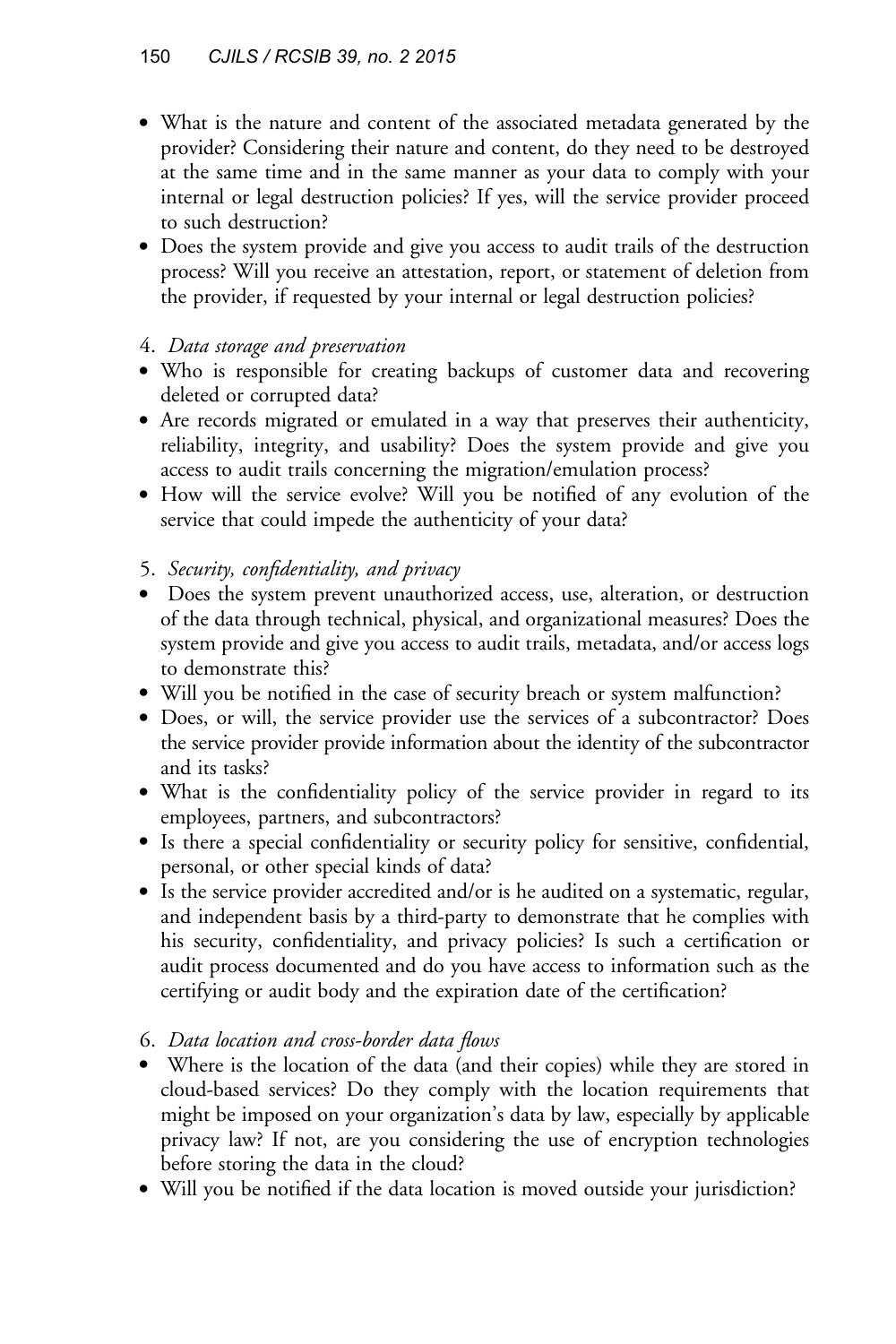- Does the contract mention that the data stored in the cloud may be subject to disclosure orders by national or foreign security authorities? Will the provider inform you and ask for your consent before disclosure (if such information or consent is allowed by law)?
- What is the legal jurisdiction in which the agreement is enforced and how dispute settlement will be resolved?

# 7. End of service: contract termination

- What is the duration of the contract? In what circumstances and how can it be terminated? Will there be any prior notification before the termination of the contract?
- At the end of the contract, whatever the reason, do you have the warranty that your data will be restored in a usable and inter-operable format? What is the time, procedure, and cost of such a restitution? Does the provider provide assistance for the restitution?
- At the end of the contract, will you have the right to access the associated metadata generated by the system for recordkeeping and legal purposes, notably to demonstrate that the confidentiality, integrity, authenticity, and reliability of your data have not been altered during their storage in the cloud?
- At the end of the contract and after complete acknowledgement of the restitution of your data, will your data and associated metadata be immediately and permanently destroyed in a manner that prevents their reconstruction (see also section 3 on data retention and disposition)?

In this study, the authors analysed the available cloud providers' terms and agreements. In doing so, the authors did not enter into contract negotiations with individual cloud providers, which limits the findings of this study to what is available online, which typically include services deployed in public clouds. The recommendations provided in this article will assist records managers and archivists in assessing existing cloud provider contracts and identifying gaps, but they can also be used to customize a contract and supplement existing feebased services.

At the same time, it should be acknowledged that adherence to a checklist may not completely ensure that the client of a cloud service is entering into an agreement that places them in full compliance with recordkeeping and legal needs, obligations, and requirements. As can be seen in the agreements looked at in section 3 of this article, service providers may offer terms related to a recordkeeping need but may differ in how that need is addressed and which party is protected most by the language used. As a result, clients will still need to actively engage in the agreement process since the need for recordkeeping is addressed to some degree by the agreement, but it may not mean that it is addressed as much as it should be for the security and well-being of the organization. Organizations that utilize a checklist in creating or choosing cloud agreements to enter into should use it as a guide for navigating recordkeeping needs in the cloud, but they should still conduct risk assessments for the terms of the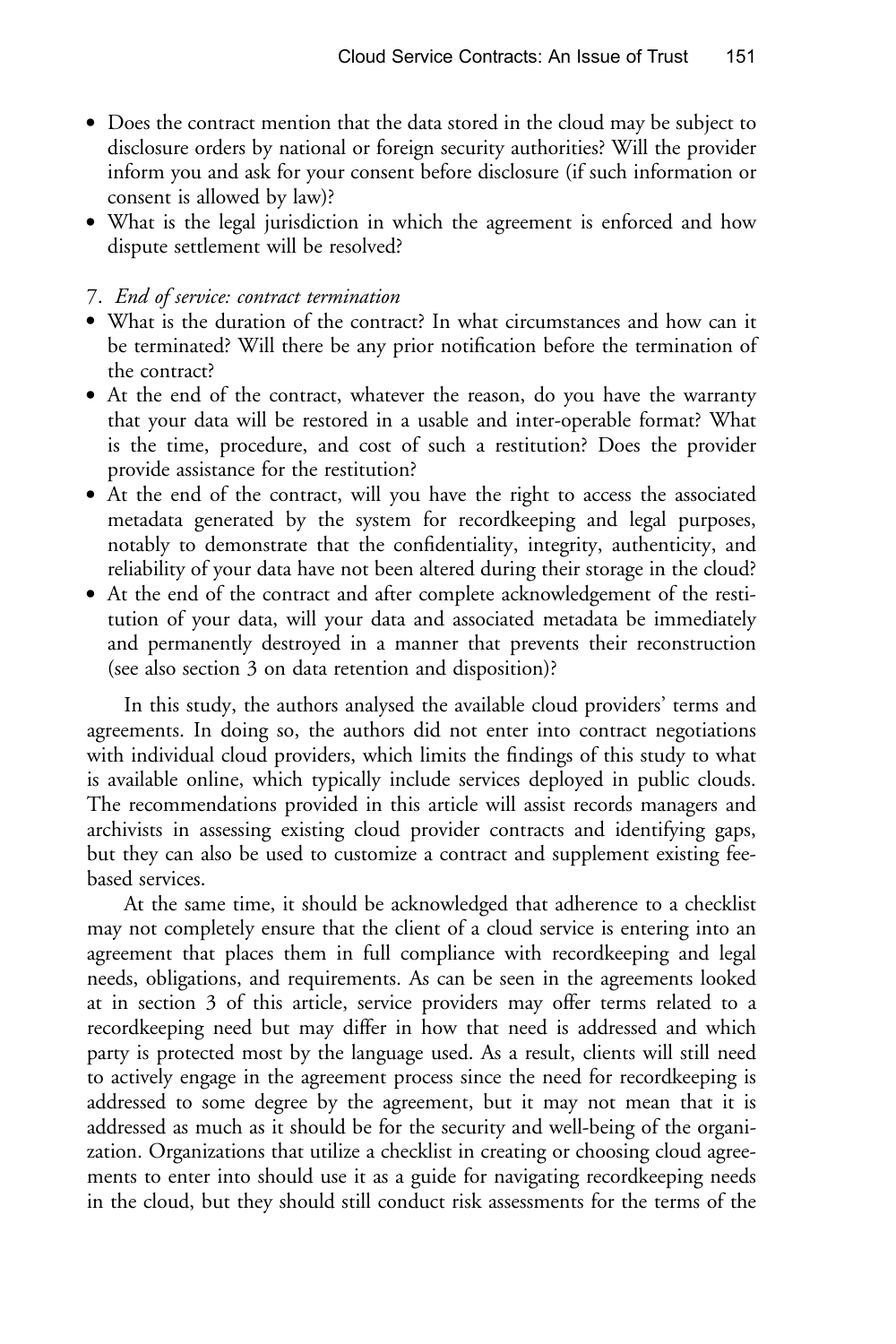<span id="page-25-0"></span>agreement to determine whether the terms offered are agreeable ([Public Records](#page-26-0) [Office Victoria 2012](#page-26-0), 7).

Despite this precaution, the authors of this article still believe that a checklist is more useful to records managers and archivists than a model contract. While it is true that records managers and archivists generally strive to meet the same standards, differing legal frameworks and cultures, organizational contexts, capabilities, and risk appetites make model contract terms difficult to produce. Based on the research presented in this article, the authors have devised a checklist of issues that should be addressed in any cloud service contract. This list should be considered only as a draft, as additional research will be necessary to test the checklist and identify gaps or weaknesses that may exist within it.

# **Notes**

- 1. Google Cloud Platform: Data Processing and Security Terms, [https://developers.](https://developers.google.com/cloud/terms) [google.com/cloud/terms;](https://developers.google.com/cloud/terms) Pathway Communications CloudPath, [http://cloudpath.](http://cloudpath.pathcom.com) [pathcom.com;](http://cloudpath.pathcom.com) GreenQloud,<https://www.greenqloud.com>.
- 2. See Oxford v Moss, [1979] 68 Cr App R 183.
- 3. Digital Millennium Copyright Act, Pub L 105-304.
- 5. Privacy Act, RSC 1985, c P-21; Personal Information Protection and Electronic Documents Act, SC 2000, c 5.
- 5. Access to Information Act, RSC 1985, c A-1.
- 6. Sarbanes-Oxley Act, Pub L 107-204, 116 Stat 745; Basel I (1988), Basel II (2004), and Basel III (2010) accords are a set of international recommendations for banking regulations issued by the Basel Committee on Banking Supervision.
- 7. Uniting and Strengthening America by Providing Appropriate Tools Required to Intercept and Obstruct Terrorism Act, Pub L 107-56, 115 Stat 272.
- 8. EC Directive 95/46 on the Protection of Individuals with Regard to the Processing of Personal Date and on the Free Movement of Such Data, [1995] OJ L281.
- 9. EC Decision 2002/2 pursuant to Directive 95/46/EC on the Adequate Protection of Personal Data Provided by the Canadian Personal Information Protection and Electronic Documents Act, [2002] OJ L002, 13.
- 10. EC Decision pursuant to Directive 95/46/EC on the Adequacy of the Protection Provided by the Safe Harbour Privacy Principles and Related Frequently Asked Questions Issued by the US Department of Commerce, [2000] OJ L215, 7.

# **References**

- ARMA International. 2013. Generally Accepted Recordkeeping Principles. [http://](http://www.arma.org/r2/generally-accepted-br-recordkeeping-principles) [www.arma.org/r2/generally-accepted-br-recordkeeping-principles.](http://www.arma.org/r2/generally-accepted-br-recordkeeping-principles)
- Baset, Salman. 2012. ''Cloud SLAs.'' Operating Systems Review 46 (2): 57–66. [http://](http://dx.doi.org/10.1145/2331576.2331586) [dx.doi.org/10.1145/2331576.2331586.](http://dx.doi.org/10.1145/2331576.2331586)
- Bradshaw, Simon, Christopher Millard, and Ian Walden. 2011. ''Contracts for Clouds: Comparison and Analysis of the Terms and Conditions of Cloud Computing Services.'' International Journal of Law and Information Technology 19 (3): 187– 223.<http://dx.doi.org/10.1093/ijlit/ear005>.
- Canellos, David. 2013. Adopting the Cloud While Adhering to Domestic and Foreign Government Regulations. [http://www.safegov.org/2013/10/2/adopting-the](http://www.safegov.org/2013/10/2/adopting-the-cloud-while-adhering-to-domestic-foreign-government-regulations)[cloud-while-adhering-to-domestic-foreign-government-regulations.](http://www.safegov.org/2013/10/2/adopting-the-cloud-while-adhering-to-domestic-foreign-government-regulations)